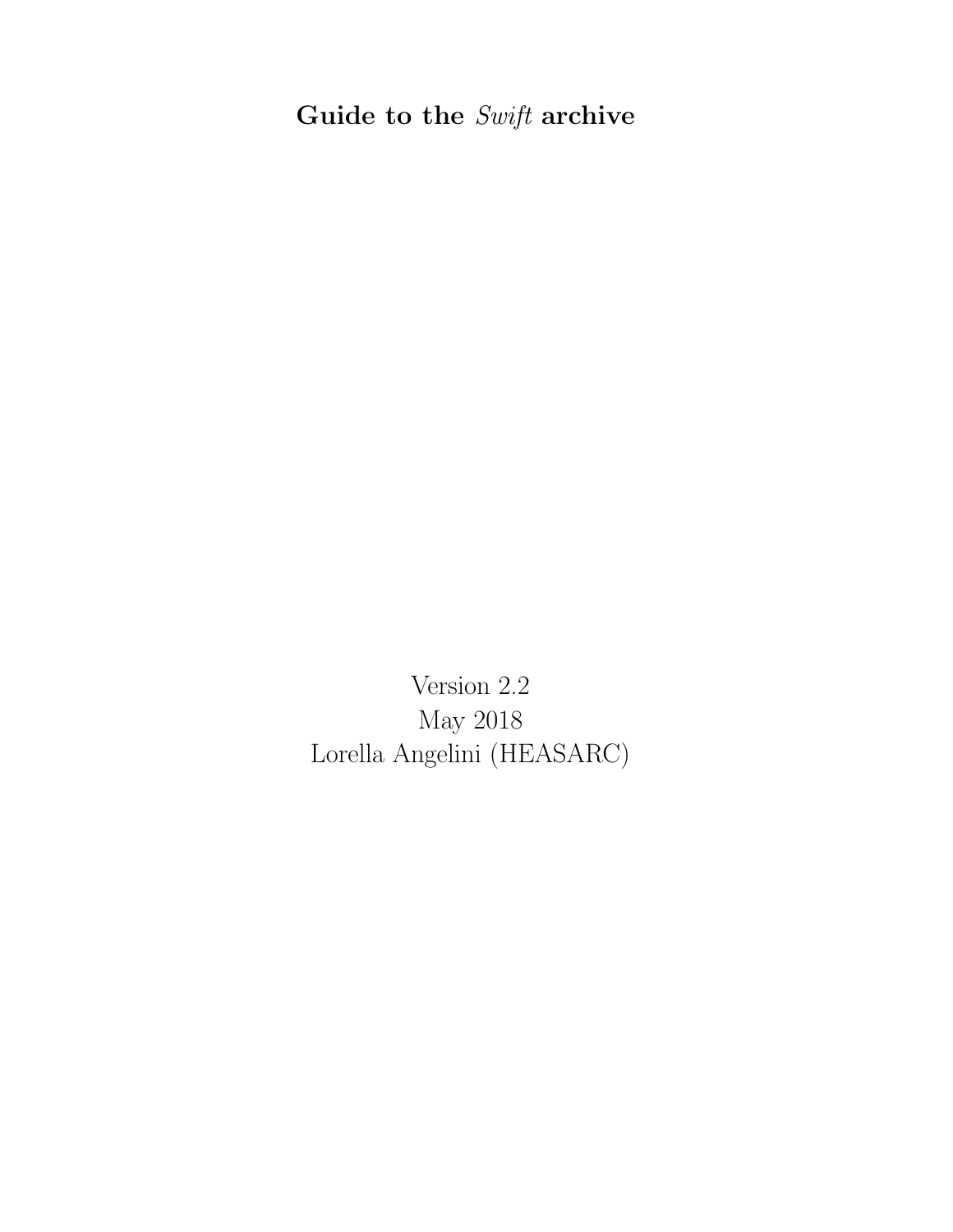# **Contents**

| 1        |     | Archive<br>$\overline{2}$                                                                                                |
|----------|-----|--------------------------------------------------------------------------------------------------------------------------|
|          | 1.1 | Where and when the data are available $\ldots \ldots \ldots \ldots \ldots \ldots \ldots \ldots \ldots$<br>$\overline{2}$ |
|          | 1.2 | 3                                                                                                                        |
|          |     | 1.2.1<br>3                                                                                                               |
|          |     | 3<br>1.2.2                                                                                                               |
|          |     | 1.2.3<br>$\overline{4}$                                                                                                  |
|          |     | 1.2.4<br>4                                                                                                               |
|          |     | 1.2.5<br>$\overline{4}$                                                                                                  |
|          |     | 1.2.6<br>$\overline{4}$                                                                                                  |
|          | 1.3 | $\overline{4}$                                                                                                           |
|          | 1.4 | $\overline{5}$                                                                                                           |
| $\bf{2}$ |     | Observation definition<br>6                                                                                              |
|          | 2.1 | 6                                                                                                                        |
|          | 2.2 | Target Id, Observation segment and Sequence number<br>7                                                                  |
| 3        |     | Archive structure<br>11                                                                                                  |
|          | 3.1 | Data organization<br>11                                                                                                  |
|          | 3.2 | The 'obs' data directory structure $\ldots \ldots \ldots \ldots \ldots \ldots \ldots \ldots \ldots \ldots$<br>11         |
|          | 3.3 | 13                                                                                                                       |
| 4        |     | Data files<br>14                                                                                                         |
|          | 4.1 | 14                                                                                                                       |
|          | 4.2 | 15                                                                                                                       |
|          |     | 4.2.1<br>15                                                                                                              |
|          |     | 4.2.2<br>16                                                                                                              |
|          |     | 4.2.3<br>16                                                                                                              |
|          |     | 4.2.4<br>19                                                                                                              |
|          |     | 4.2.5<br>22                                                                                                              |
|          | 4.3 | TDRSS data<br>24                                                                                                         |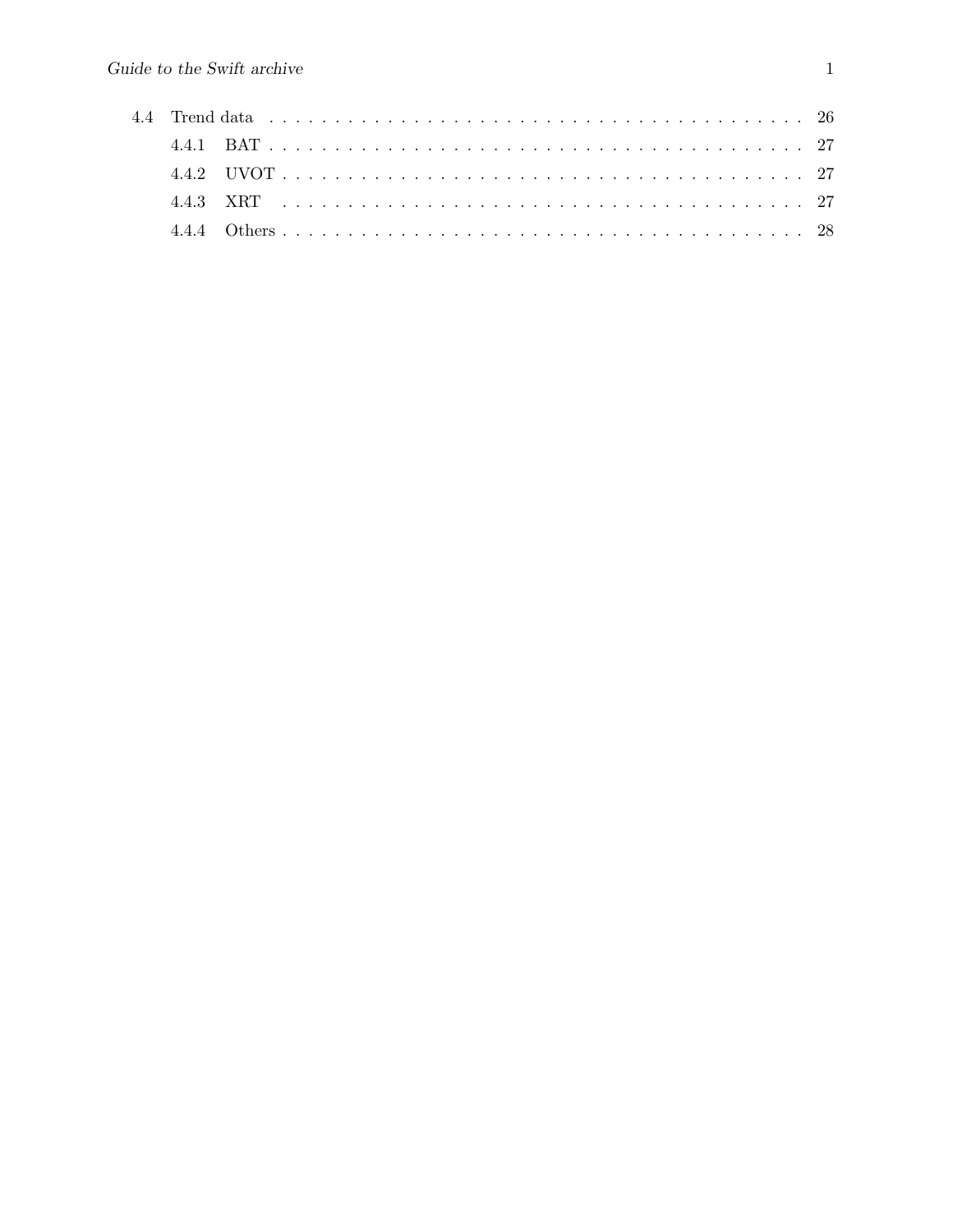# Chapter 1

# Archive

This guide describes the contents and organization of the Swift archive.

### 1.1 Where and when the data are available

The Swift data will be quickly available to the community. The first-look data from the three Swift instruments for a newly discovered GRB and its afterglow are transmitted to the ground via TDRSS. The complete telemetry (including the messages transmitted via TDRSS) is subsequently sent down via the Malindi ground station. There are about 6-7 dumps to Malindi per day and these data are processed and put on-line in the quick-look area within a day. The final merged data are moved over to the main archive about a week after the end of the GRB observation. The timeline showing when the various types of data are available is shown in the following figure.



The three instruments on board Swift, the Figure of Merit (FoM) software, and the on-board command and data handling (C& DH) system, all generate a series of messages for each BAT trigger which are transmitted to the ground using TDRSS. For each trigger, the number of messages that are sent down depends on whether or not the trigger is confirmed by the BAT image processor, and whether or not the observatory slews to the new GRB so it can be observed by the XRT and UVOT. These messages are broadcast via the Gamma-Ray Burst Coordinates Network (GCN) as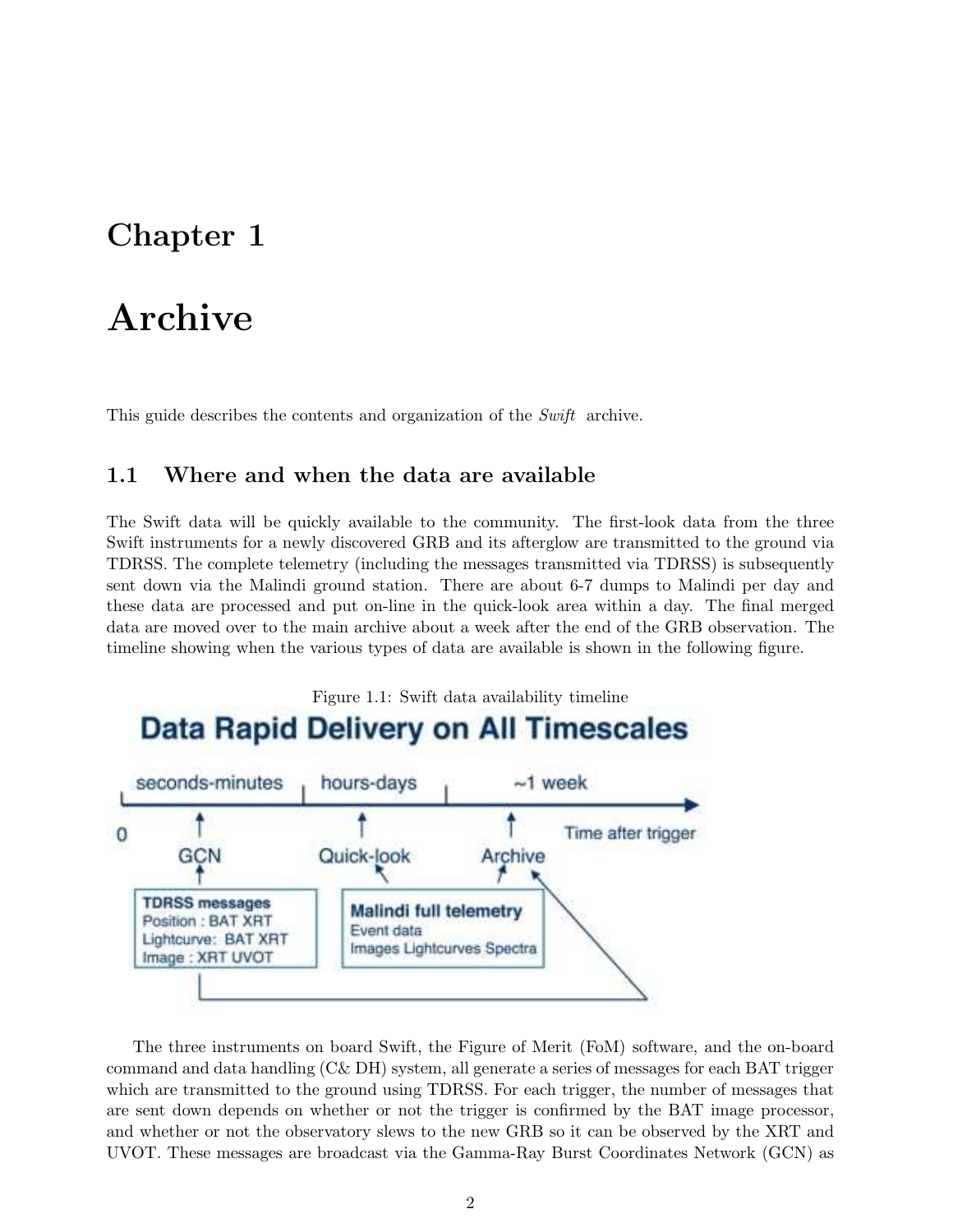soon as they arrive on the ground, and later included in the archive. If users want to be notified of these alerts, they should enrol in the GCN (http://gcn.gsfc.nasa.gov). The processing of the data telemetered to Malindi occurs at the Science Data Center (SDC), which produces both the quick-look and the final archive data. Quick-look data are produced after each Malindi dump. This typically results in the same observation (see Chapter 2) being reprocessed several times as new data arrive to fill in any gaps. After each processing, the data are made publicly available within a few hours on the SDC's Quick Look facility.

When an observation is complete, the data flow through the processing pipeline one final time to produce data for the final archive. Therefore, the data for the final archive are generated by the same pipeline and software used for the quick-look data.

When no new processing has occurred on a particular observation for one week, the data are moved from the SDC's Quick Look Facility to the Swift Archive at the HEASARC and the other European archive centers in Italy and UK, and then removed from the Quick Look Facility. Users should be aware that the quick-look data for a given observation may not be complete, especially the early dumps of an observation, and that the contents may change when and if subsequent telemetry dumps arrive.

## 1.2 Overview of the Swift archive

The Swift archive contains all the information, data and software which are needed to analyze Swift data. The Swift archival data are divided into six main areas, which are all populated on different timescales:

#### 1.2.1 Observation data

The Swift data are divided into observations which are identified by a specific sequence number. For each observation, the archive will contain the data generated by the final processing pipeline. The data for an observation include the telemetry converted into FITS format with minimum processing (Level I), the calibrated and filtered data (Level II), and the results from the standard analysis carried out on the Level II data (Level III). The latter category provides a quick overview for each GRB/afterglow observation, and includes BAT light curves in several energy bands and spectra, XRT images, spectra and light curves, and UVOT integrated color images. All data are in FITS format and follow the OGIP standards for high-energy astronomy data. In addition to the FITS files, each observation includes GIF plots which preview the FITS products, and an HTML file which records the processing history. The observation data populate the archive from the start (see the section on the Swift data proprietary period), and is used to create additional catalogs and data products.

#### 1.2.2 TDRSS messages

As mentioned in the previous section, the TDRSS messages also form part of the Swift archive. The messages will be converted into FITS, and the long messages will also be processed in order, for example to reproject the images from the XRT and UVOT and the UVOT finding chart into sky coordinates. The TDRSS data populate the archive immediately after processing by the SDC.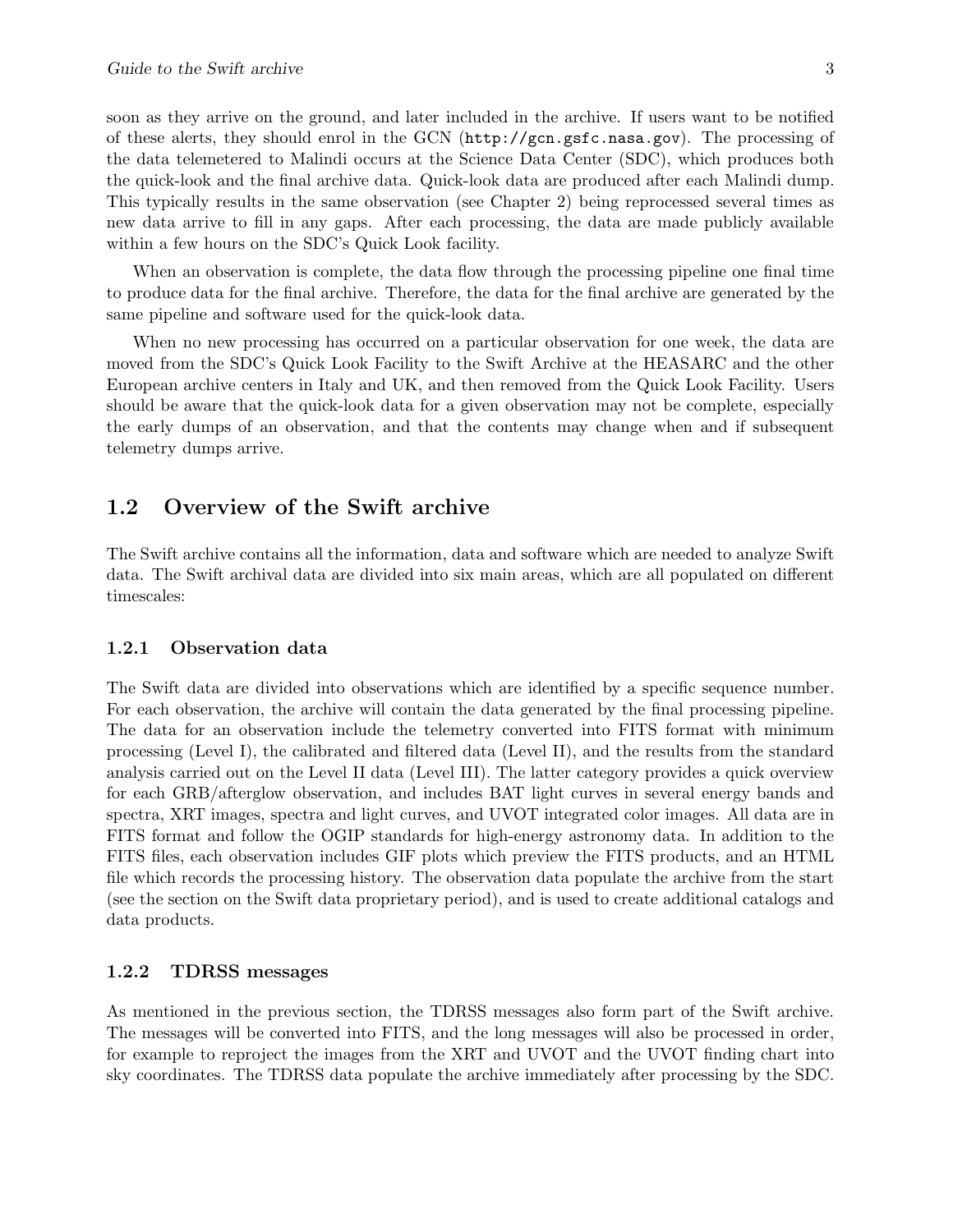#### 1.2.3 Trend and Monitoring data

This data set is created as part of the reformatting process of the Malindi data into FITS, and may include files containing monitoring information on specific instrument parameters, or some telemetered data which may not be strictly relevant to the science data. The trend data are organized in directories, each dedicated to a data type, such as background files.

#### 1.2.4 Archival calibration data

The calibration data necessary for data analysis are available in the calibration database (CALDB). The Swift instrument teams have the responsibility of providing the results of their calibration efforts to the Science Support Center (SSC), accompanied by the proper documentation. The files are delivered in FITS format, and follow the recommended CALDB standards. The SSC then delivers the calibration data to the HEASARC and the other data centers in a form suitable for inclusion in the CALDB area. CALDB is populated every time new CALDB files become available or in conjunction with the software releases, if the files impact the software.

#### 1.2.5 GRB Summary products

A typical GRB/afterglow will be followed up in several observations, depending on the brightness of the afterglow in the optical through X-ray regions. In order to give a standard overview of the GRB and its afterglow evolution, summary products will be systematically generated by a processing run at the HEASARC once the afterglow has faded away. These products will include all of the data from the three Swift instruments which are available in the archive. These data sets will start being populated into the Swift public area when software and products mature.

#### 1.2.6 BAT, XRT, and UVOT surveys

Each of the instruments will conduct a survey in their respective energy bands. These surveys will contain information about the serendipitous sources found in the FOV of the three instruments while following GRB afterglows. While the XRT and UVOT will cover only a small fraction of the sky, the survey results for the BAT will effectively form an all-sky survey. Each instrument will produce a source catalog and derived data products, and, depending on the instrument, these will be either associated with individual sources and/or with the FOVs. Each survey will be conducted by combining the appropriate data for that instrument. The analysis of the BAT survey will be performed on a number of different timescales. Data products and catalogs from the XRT, UVOT and BAT will began to populate the Swift archive after the first year of the mission. The XRT survey by is being conducted by ISAC, the BAT survey by the BAT team at GSFC and LANL, and the UVOT survey by the UVOT team members at MSSL.

### 1.3 Database tables

Database tables recording high level information on the observation are used to browse the data. There is one general table and one specific table for each of the instruments describing the specific modes used during the observation. There is also a table dedicated to the TDRSS messages which includes most of the TDRSS messages content.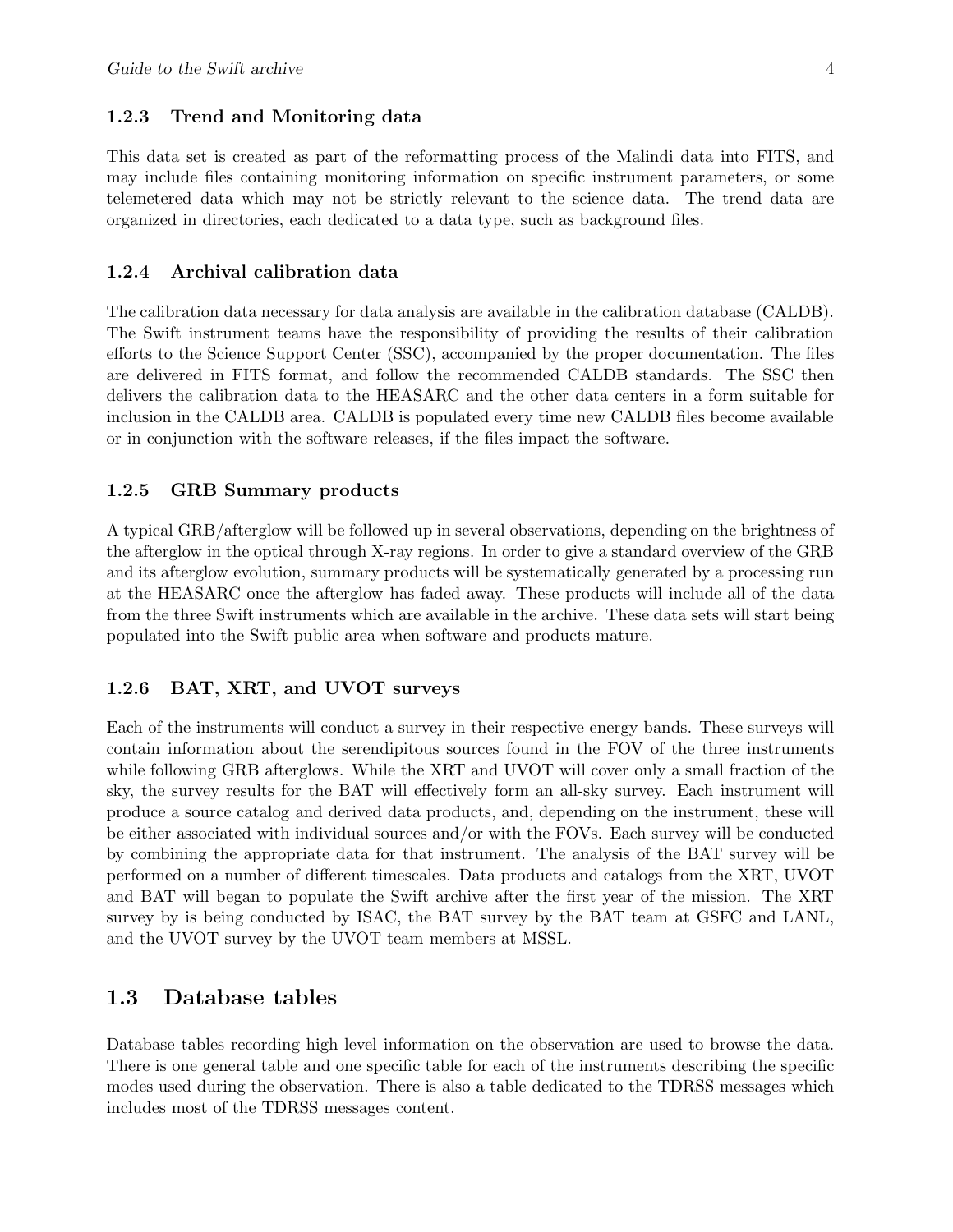## 1.4 Proprietary Data Rights

There are no proprietary rights for any of the data obtained by the Swift Observatory. All data will be released to the community as soon as it has been processed by the SDC. The only exception to this was during the initial activation and verification phase of the spacecraft and instruments operation. The verification phase lasted approximately 4.5 months starting from launch.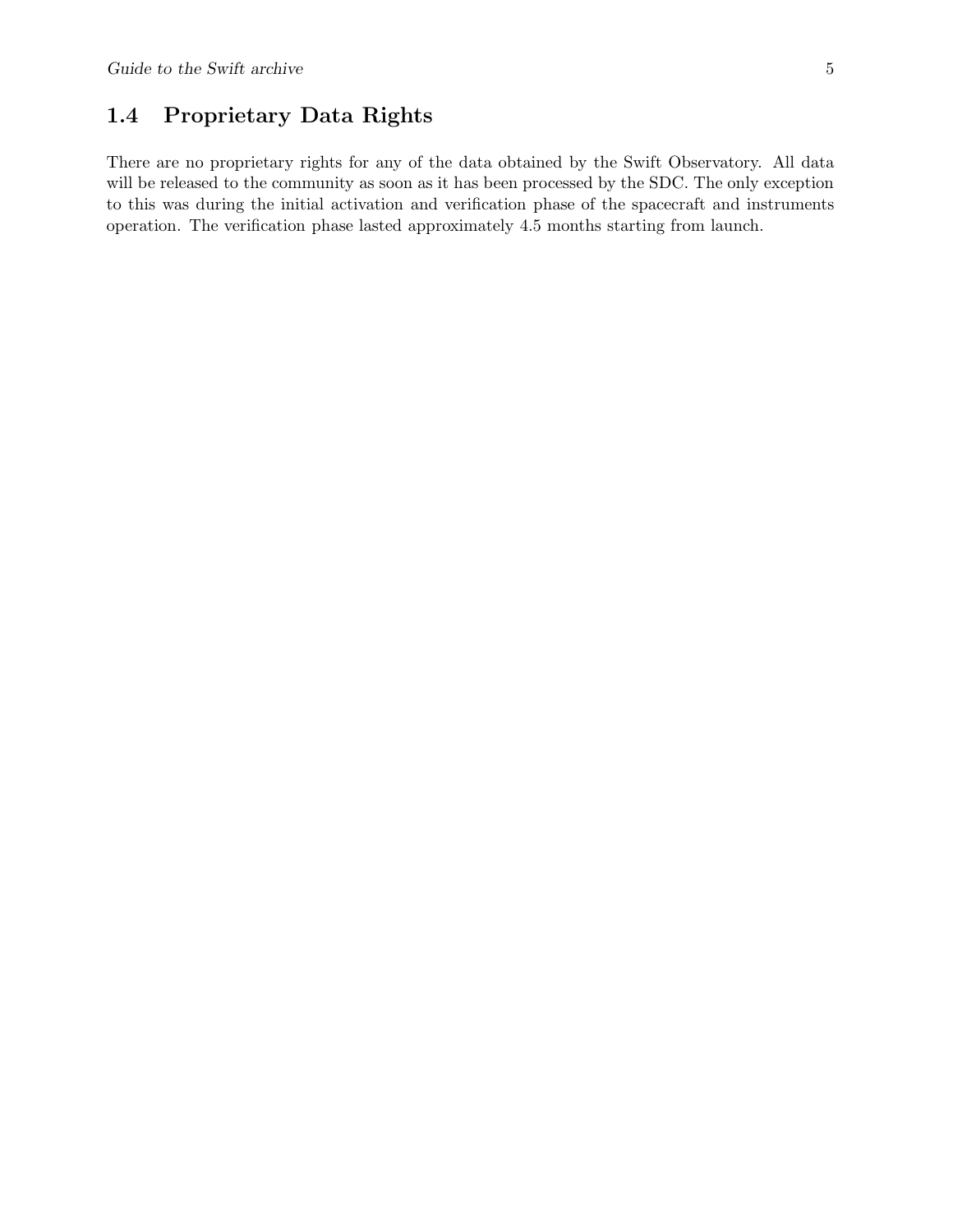# Chapter 2

# Observation definition

## 2.1 Observation definition

The typical Swift observing strategy for a Gamma Ray Burst (GRB)/afterglow consists of a cluster of 'snapshots' (defined below) which are aimed to follow the GRB and its afterglow evolution. Soon after an event is triggered by the BAT, the Figure of Merit (FoM) algorithm, part of the observatory software for autonomous operations, decides if it is worth requesting a slew maneuver in order to point the narrow field instruments (NFIs) on Swift (XRT and UVOT) in the direction of the trigger. The initial follow-up is automatically set at the spacecraft level, i.e., the FoM initiates the observation using a standard configuration of modes and filters for the NFIs. These types of observation are named Automatic Targets (ATs). Observations of GRBs can be also triggered by ground commands based on observations made by other satellites. Once the trigger has occurred (based either on Swift or other satellites), a monitoring schedule is planned and uploaded from the ground. The monitoring of the GRB/afterglow will typically be initiated as soon as possible after its detection and will last until the afterglow reaches a specified minimum flux or until a specified time interval has elapsed. It is also possible that the follow-up of a particular trigger may be abandoned by Swift because other targets are deemed to be more interesting.

- The minimum unit of time spent on a target is called a **snapshot**. This is defined as the time interval spent observing the same position continuously. Because of observing constraints, the length of a snapshot will be shorter than a single orbit ( $\sim 95$  minutes). The snapshot can be interrupted either because of a new intervening trigger or because the time allocated to it expires. Instrument configurations, such as mode and/or filter, can change during a snapshot.
- An observation is a cluster of snapshots designed to carry out a particular set of scientific goals via a series of instrument mode configurations. Given the nature of the NFIs, this will almost always be a sequential, but not necessarily continuous, set of snapshots of the same target. During the first 10 months into the mission the roll angle within an observation was kept constant. After mid September 2005 the roll angle changed by  $+/- 2$  deg for each snapshot, therefore this is no longer constant within an observation. An observation will usually be interrupted by observation of other targets (for example an AT) or because of the observing constraints of the NFIs. The length of an observation can vary. However, to allow for quick delivery of data to the community, an observation has a duration which is limited in time to a maximum of 2 days. An observation is archived only when all the data for that observation are available.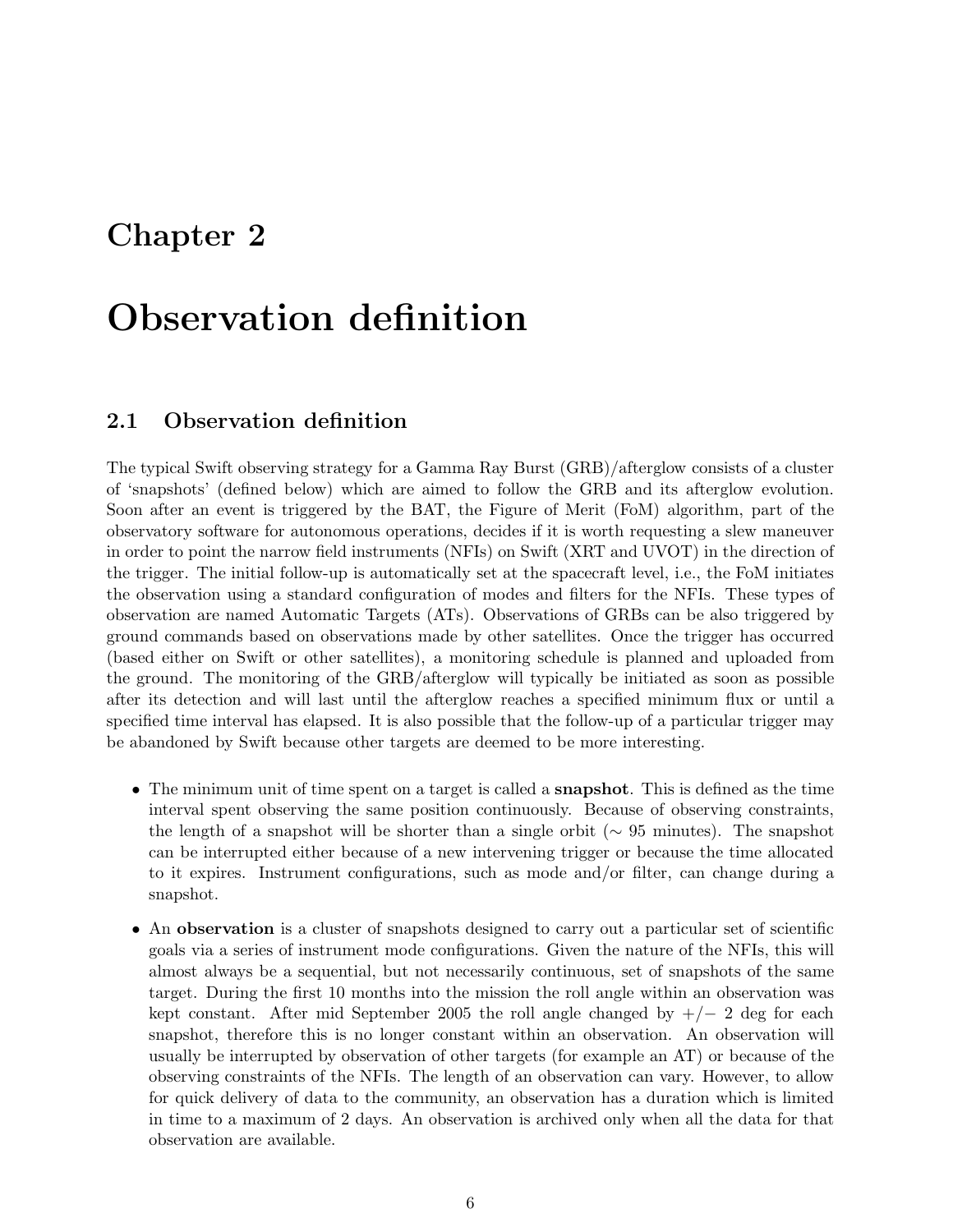

Figure 2.1: GRB Monitoring

• Depending on the evolution of the flux in the different energy ranges, the sensitivity of each instrument, and the required science, the same target may have several observations made of it over the course of a number of days or weeks. The complete collection of observations on a specific target is referred to as the monitoring campaign. The spacecraft roll angle can differ between the observations which form part of a monitoring campaign. There is no maximum time set for the monitoring of a target nor for the number of observations per target. However, it is expected that, in most cases, a GRB target will be monitored for about a month.

### 2.2 Target Id, Observation segment and Sequence number

The onboard software tags the data using two numbers. The first number identifies the target which is being observed, hereafter the Target ID, and this, therefore, is unique for each object. The second number identifies the observation which forms part of the monitoring campaign on a specific target, hereafter the Observation Segment. The Target ID is a 24-bit number, and the Observation Segment is an 8-bit number. The instruments will tag their science data in the telemetry with a 32-bit number where the most significant 8-bits represent the Observation Segment, and the least significant 24 bits are the Target ID. This representation is hereafter named the Observation Number, and is given as a HEX value. The Swift data are tagged sw (Swift) with an eleven digit Sequence Number, which is equivalent of the observation number expressed in decimal format. The Sequence Number is a concatenation of the Target ID (the first 8 digits, in decimal format) and the Observation Segment (the last 3 digits, in decimal format). The Sequence Number will be present as a parameter in all database tables associated with Swift data and in the as-flown timeline as well. The number allocation for the target Id follows the scheme :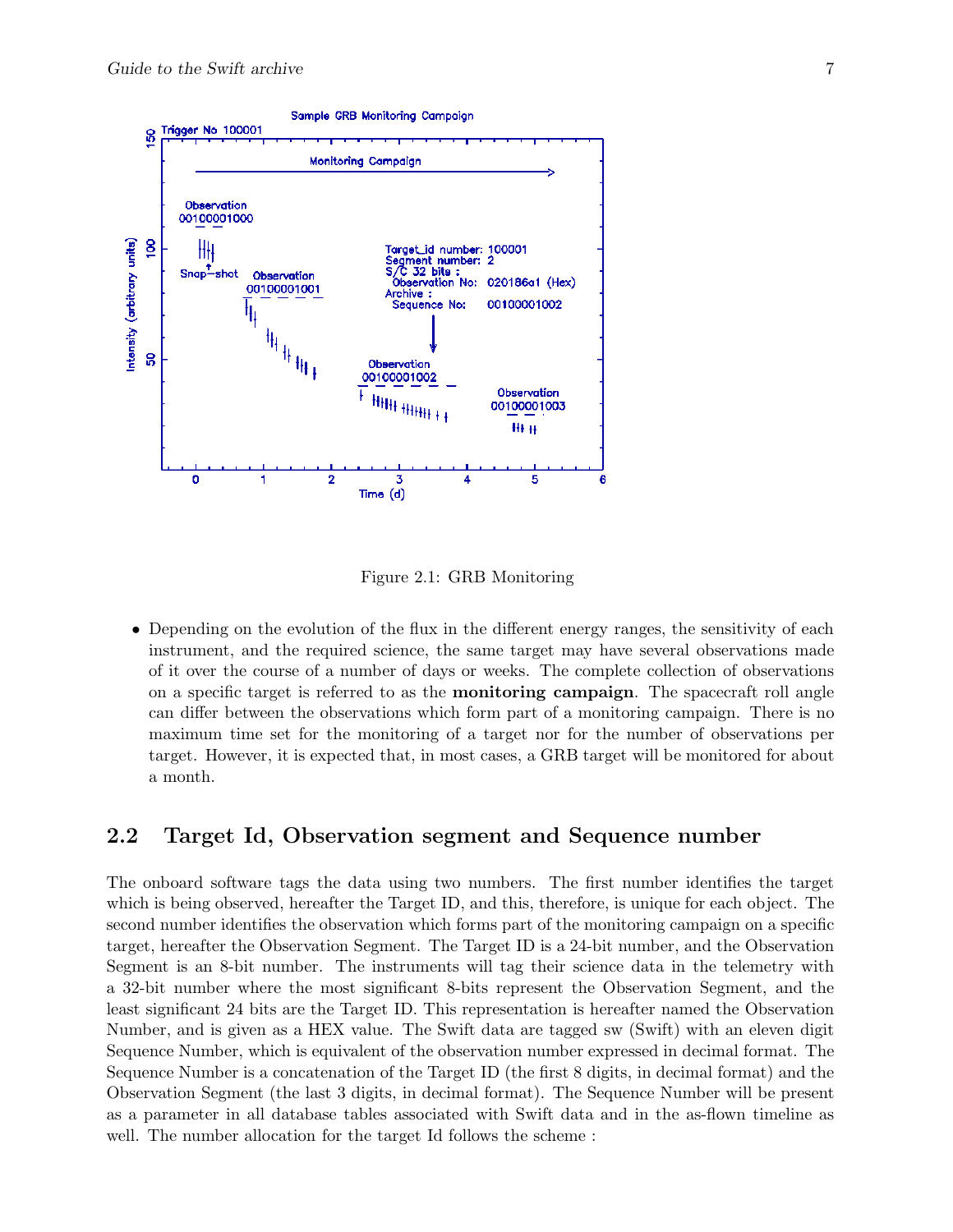| $\overline{0}$         | Reserved for the spacecraft: safehold or spacecraft fails to assign a number             |  |  |
|------------------------|------------------------------------------------------------------------------------------|--|--|
| $1-6$                  | Used for safe pointings                                                                  |  |  |
| 1000-9999              | Unassigned                                                                               |  |  |
| 10000-19999            | Non-GRB TOO observations uploaded on ground. Previously assigned to target in the        |  |  |
| 20000-29999            | GRBs from other missions or discovered from ground analysis of BAT data                  |  |  |
| 30000-34999            | Non-GRB TOO observations uploaded from the ground                                        |  |  |
| 35000-39999            | Non-GRB targets (Fill-in) uploaded from the ground                                       |  |  |
| 40000-49999            | Non-GRB targets (Fill-in) uploaded from the ground and reassigned targets for            |  |  |
|                        | safe pointing. The reassignment occurs on ground to remove the degeneracy of the         |  |  |
|                        | several sky positions used for safe pointing for which only 6 target id are              |  |  |
|                        | allocated on board. The range for the reassignemnt are:                                  |  |  |
|                        | $41000-41099,\ 42000-42099,\ 43000-43099,\ 44000-44099,\ 45000-45099$ and $46000-46099.$ |  |  |
| 50000-59999            | Calibration observation performed during the mission. The calibration targets            |  |  |
|                        | can be already included in other subgroups of target id                                  |  |  |
| 60000-64999            | Non Science observation. Allocated to use by the SDC                                     |  |  |
| 65000-68999            | Non Science observation. Allocated to use by the SOT In the PPT                          |  |  |
| 69000-69999            | Non Science observation. Allocated to use by the FOM during FOM activation.              |  |  |
| 70000-79999            | Non Science observation. Allocated to use by the SOT in the PPT                          |  |  |
| (saa-cold observation) |                                                                                          |  |  |
| 80000-81999            | Assigned for simultaneous observations with NuSTAR.                                      |  |  |
| 82000-87999            | Allocated for use by the SOT for not science observations in PPTSs                       |  |  |
|                        | for example saa-cold observations).                                                      |  |  |
| 88000-89999            | Assigned for simultaneous observations with NuSTAR.                                      |  |  |
| 90000-99999            | Target ID reserved for Guest Investigator observations                                   |  |  |
| 100000-2999999         | BAT trigger. Target ID is assigned to every BAT trigger even if they are judged          |  |  |
|                        | on board not to be good GRBs. These numbers are also used for triggers of new            |  |  |
|                        | non-GRB BAT transients, or if flux variations of a known source already in the BAT       |  |  |
|                        | catalog generate a trigger. Subsequent PPT observations on these sources will use        |  |  |
|                        | the same target ID.                                                                      |  |  |
| 3000000-3999999        | Range allocated to allow additioanl target id for the following categories :             |  |  |
|                        | 3000000-3099999 : Non-GRB TOO observations uploaded from ground                          |  |  |
|                        | 3100000-3199999 : Non-GRB observations uploaded from ground (fill-in targets)            |  |  |
|                        | 3200000-3299999 : Guest Investigator observations                                        |  |  |
|                        | 3300000-3399999 : In flight calibration observations                                     |  |  |
|                        | 3400000-3499999 : Assigned for simultaneous observation with NuSTAR                      |  |  |
|                        | 3500000-3599999 : GRBs discovered with other missions or from BAT data during            |  |  |
|                        | the ground analysis that are not associated with a trigger number                        |  |  |
|                        | 3600000-3699999: Allocated for the SOT for not science observations (saa-cold)           |  |  |
|                        |                                                                                          |  |  |
| 7000000-16777214       | Assigned to observations associated to the counterpart search of Gravitational Wave      |  |  |
|                        | signals (tiling observatons)                                                             |  |  |
|                        |                                                                                          |  |  |

The segment number has the following values :

- 0 Used for the first observation on a target initiated on board (AT) or a TOO initiated from the ground
- 1-255 Reserved to subsequent PPT observations of a target.
- 256-999 Reserved to the safe pointing targets which target ID is reassigned on ground. These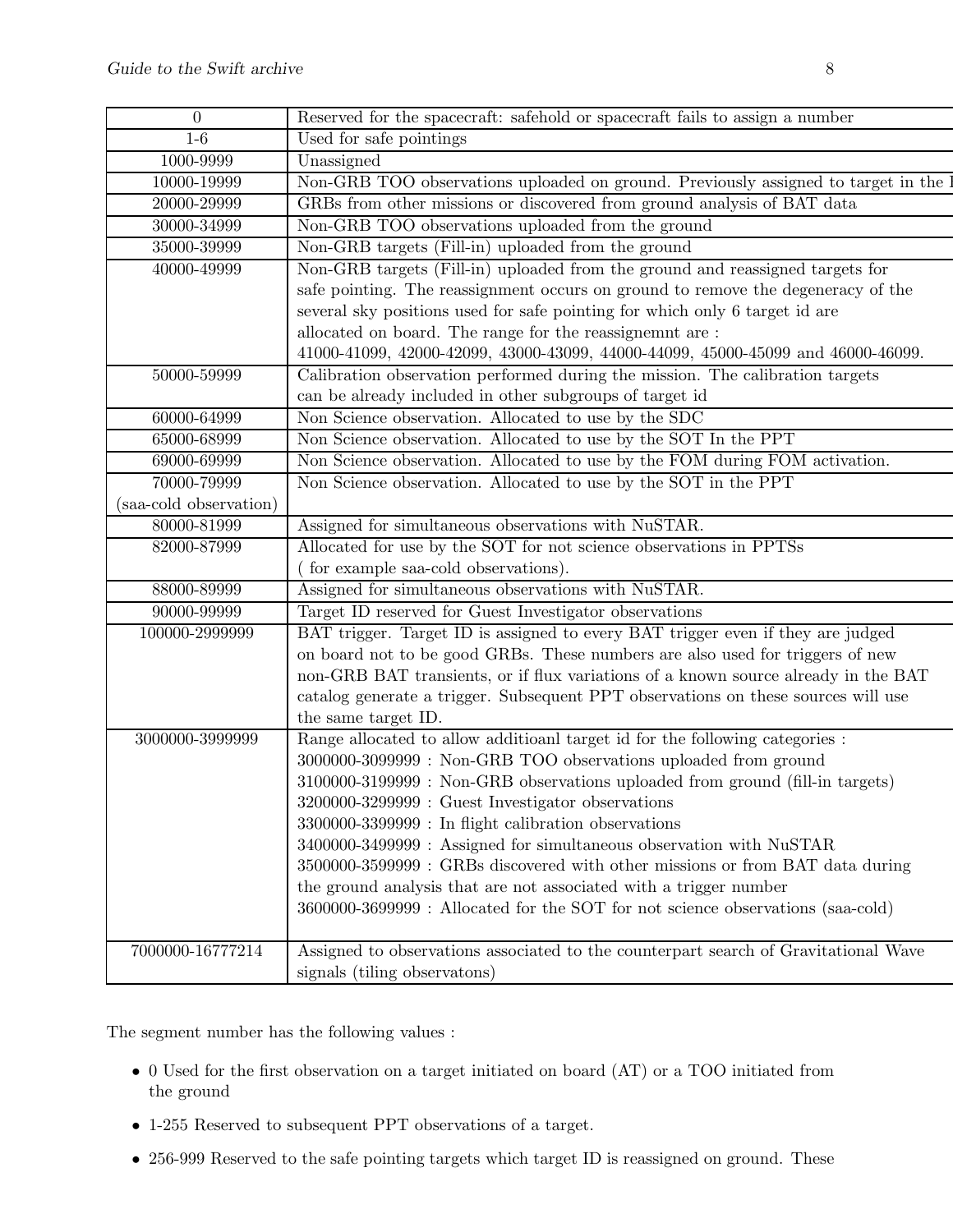values are therefore only valid for the target ID in the 40000-49999 range.

Using the above prescription, for a target ID of 100001 and an observation segment of 2 the sequence number associated to an observation is therefore

#### 00100001002

Typically, at any time all three instruments will tag their data with the same observation/sequence number. However, this may not be true around the time of a trigger and will depend on whether or not the spacecraft slews to observe the newly discovered target. While the BAT will always produce data tagged with the target ID associated with the newly discovered source, the NFI will tag the data with the target ID of the newly discovered source only if the spacecraft slews to the new target. If there is no slew, the BAT will change its observation number to agree with that of the NFI after its has run the modes used when a new target is discovered. Figures 2 and 3 show how sequence numbers are assigned to the data in the case of slew (Fig 2.2) or no-slew (Fig 2.3), respectively.

Figure 2.2: Sequence number assigment when a trigger is followed by a slew



Therefore, in the no-slew case, the observation will only contain data from the BAT, with none from the NFI.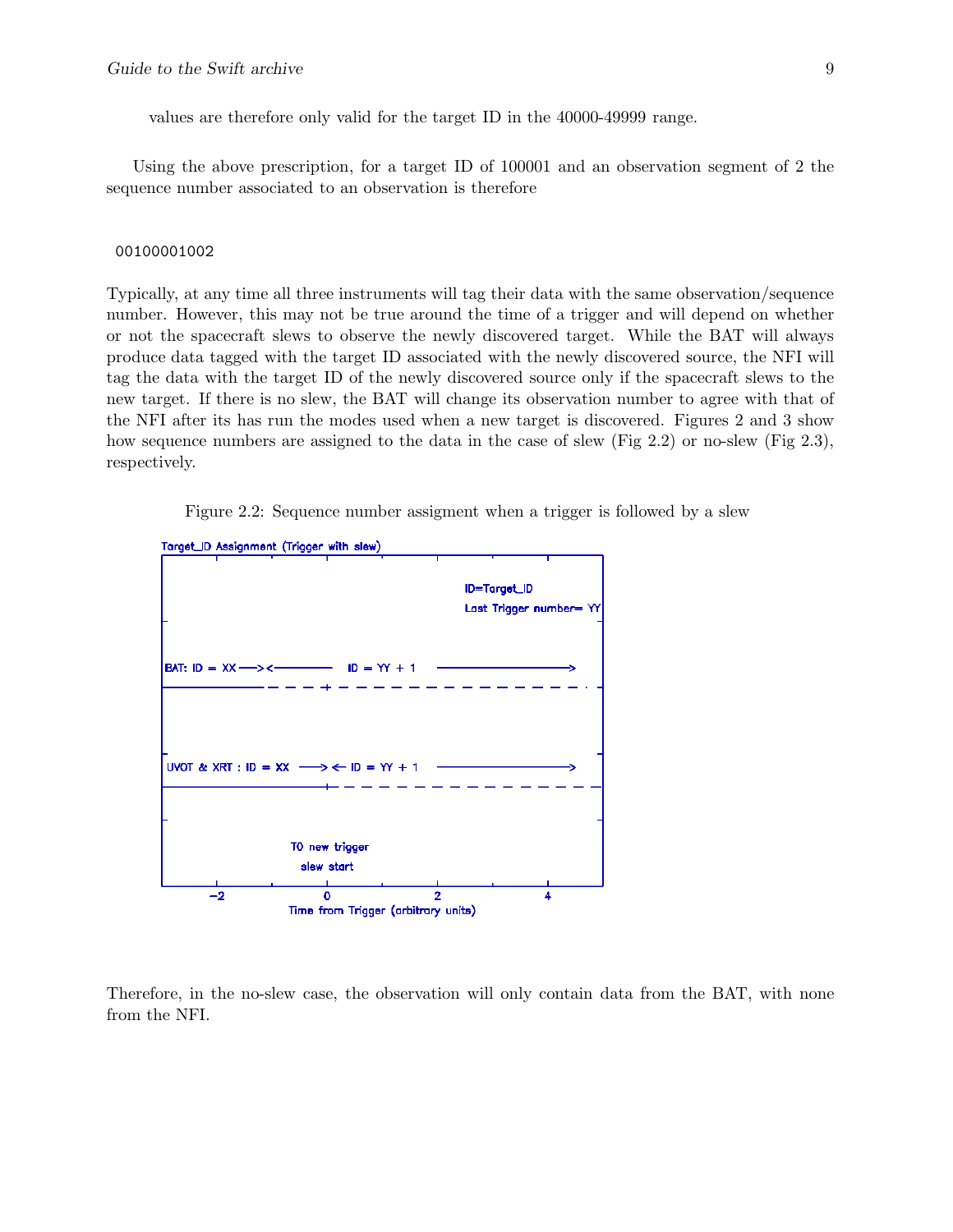Figure 2.3: Sequence number assigment when a trigger is not followed by a slew

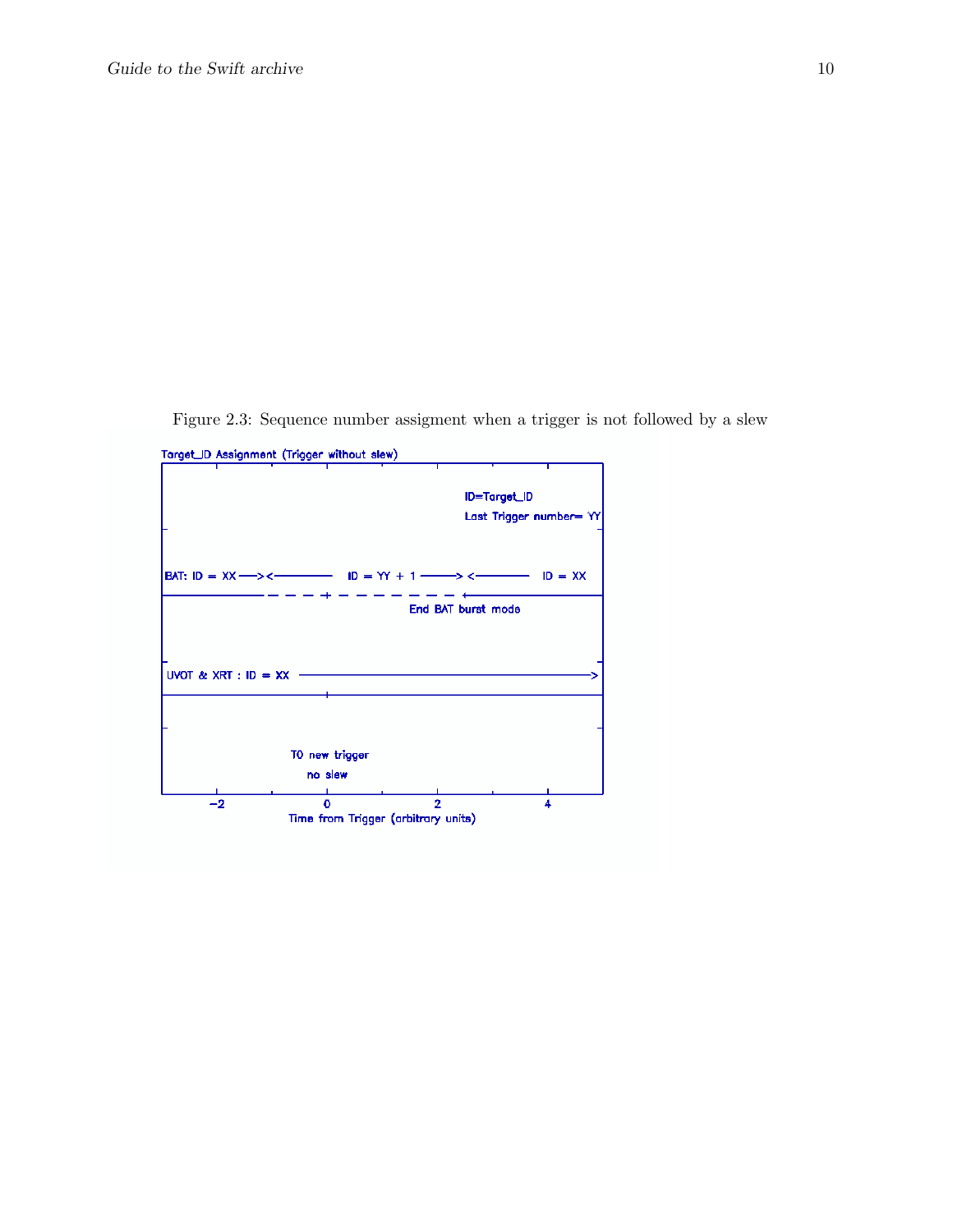# Chapter 3

# Archive structure

## 3.1 Data organization

Each of the data sets that comprise the Swift archive are organized in distinct directories as follows:

- obs : contains the Swift data telemetered from the Malindi ground station and processed on the ground at the Swift Data Center. These data are organized by sequence number, each corresponding to an observation.
- tdrss : contains the first response to the trigger sent to the ground via TDRSS. Both false and good trigger are included. These data are organized by sequence number, however they do not necessarily correspond to an observation as for example false triggers.
- trend : contains instrument monitoring data telemetered from the Malindi ground station and derived trend data. These data are organized by instrument first, with subdirectories each containing a specific type of data.

To limit the number of files in each of the above directories, data are subdivided in intervals of one months and organized within these as described above. The time interval directories are named YYYY NN, where YYYY is the year and NN defines the month within that year.



The results of the surveys and the derived GRB products will be located in seperate dedicated directories and will be documented here after these data start to arrive in the archive.

## 3.2 The 'obs' data directory structure

The science data are located under the **/obs** main directory. Each sequence is divided into the following subdirectories :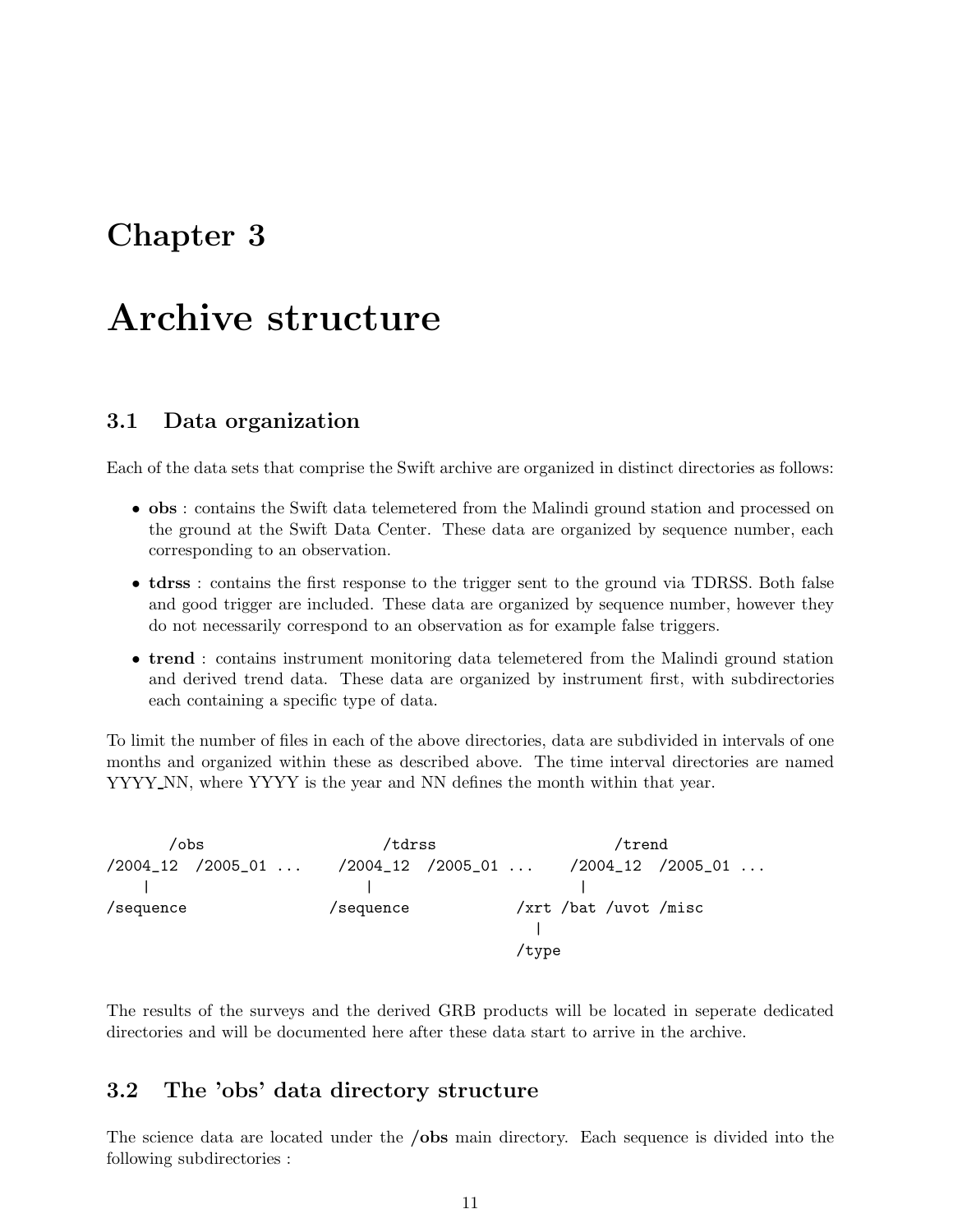- /auxil : contains files common to all instruments such as attitude and orbit as well as a catalog listing all the files present in the sequence.
- /log : contains html files reporting logs on the data processing. item /bat : contains all the science and HK files related to the BAT instrument. The data within are further sub-divided into directories related to the data mode and file types.
- /uvot: contains all the science and HK files related to the UVOT instrument. The data within are further sub-divided into directories related to the data mode and file types.
- /xrt : contains all the science and HK files related to the XRT instrument. The data within are further sub-divided into directories related to the data mode and file types.
- /tdrss : contains the science TDRSS messages related to thedata included in the sequence.

The /auxil and /log directories are always present for every sequence. The others may or may not be present, depending on the observation type and/or whether or not the instrument was generating data during a specific observation. Specifically the /tdrss directory is typically present only in AT observations, however it may also be present in some calibration PPT observations. Sequences related to triggers that do not generate a slew will contain only data in the /bat directory but not in the /xrt and /uvot directories.

Each of the instrument directory is subdivided in subdirectories. For the  $/\text{xrt}$  and  $/\text{uvot}$  directories there are :

- /event : contains Level 1 and Level 2 files of science data corresponding to data modes that use event FITS file as their format.
- /image : contains Level 1 and Level 2 files of science data corresponding to data modes that use image FITS file as their format.
- /hk : contains housekeeping files related to the specific instrument.
- /**products** : contains all the high-level products derived from the science files. These are lightcurves and spectra of the targetted source, and images of the entire FOV. They are provided as FITS files with their plots as a GIF.

The /bat directory structure instead includes the following directories:

- /event : contains Level 1 (and Level 2) files of science data corresponding to the data mode that use event FITS file as their format. This directory is typically present when there is an AT observation.
- /survey : contains Level 1 and Level 2 files of science data corresponding to the BAT survey mode. The FITS format files contain a two-dimensional array giving an 80-channel spectrum for each detector.
- /rate : contains the science data corresponding to the BAT rate modes, e.g. lightcurves from different parts of the detector array. They use a lightcurve FITS format to store the multi-channel counts.
- /pulsar : contains the science data corresponding to the BAT pulsar mode.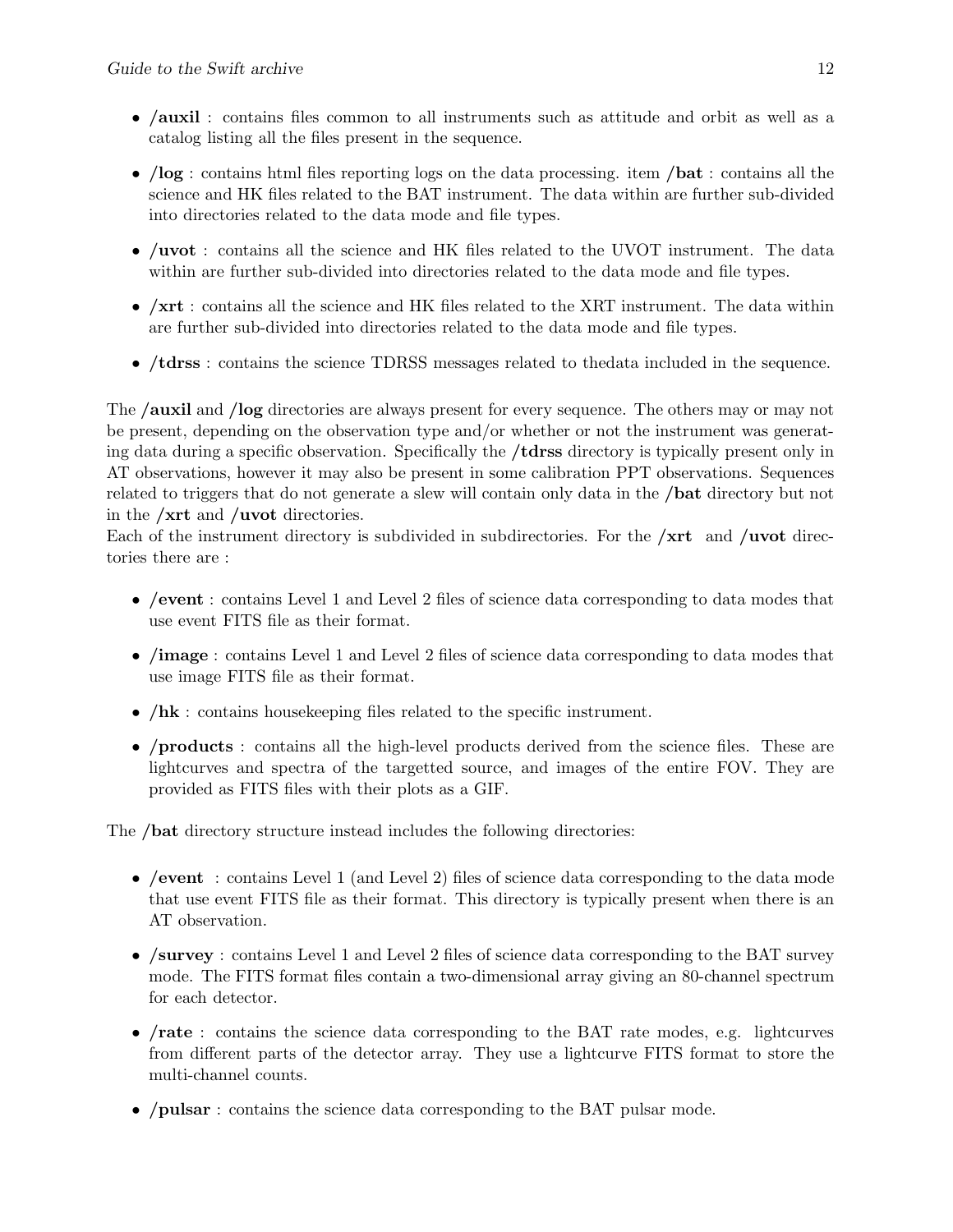- /masktag : contains the science data corresponding to the BAT masktag mode. During an observation the BAT can 'tag' the temporal behaviour of individual sources. Typically, one of the sources is the latest GRB observed, and the others are taken from the BAT on-board catalog. These data use a FITS lightcurve format to store the multi-channel counts.
- /hk : contains the house keeping files related to the specific instrument.
- /products : contains all of the high-level products derived from the science files. These are the lightcurves and spectra of the main source, and the images of the entire FOV. They are provided in FITS format and with their plots as GIF files.

The directory structure for a sequence that includes all of the instruments is the following :

/sequence | /auxil /log /bat /uvot /xrt /tdrss

With the **/bat, /xrt**, and **/uvot** directories beeing further subdivided into:

/bat | /event /survey /pulsar /rate /hk /masktag /products

/xrt | /event /image /hk /products

/uvot | /event /image /hk /products

### 3.3 The 'tdrss' and 'trend' directory structure

The data under the sequences in the **/tdrss** or **/trend** main directories are not subdivided into directories and therefore data files are directly stored under each **/tdrss** sequence or **/trend** type. As mentioned above, the sequence directory under the /tdrss main directory contains all the messages sent in response to a trigger. These include messages that result in a good trigger or messages related to false triggers. For false triggers the BAT collects it also contains the tdrss for the BAT instrument.

The messages related to the good triggers are also stored within the science data, **/obs** directory tree.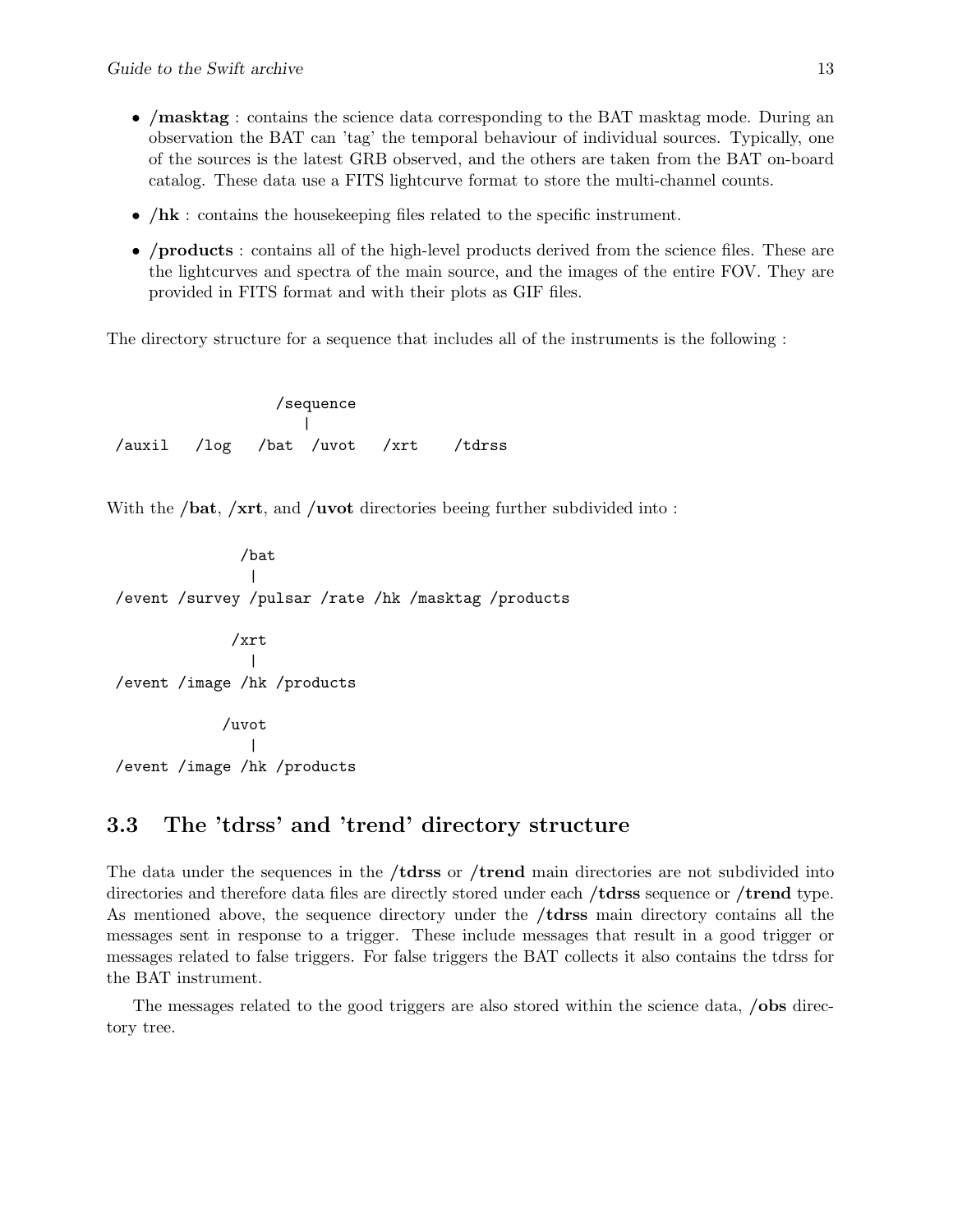# Chapter 4

# Data files

This chapter lists the file naming convention and give a brief description of the files that are included within an observation for the BAT, UVOT and XRT, as well as the files common to all instruments. The TDRSS messages and the different trend data type are also listed.

## 4.1 Filename convention

The Swift FITS science files are named according to the following convention:

```
sw[obs_id]I[submodes]_[lev].ext
```
where

- sw is short for Swift;
- obs\_id is an 11 digit sequence number that identifies the observation;
- I is a single character identifying the instrument ( $x= XRT$ ,  $u=UVOT$ ,  $b=BAT$ ,  $t= TAM$ ) or subsystem (s=spacecraft, f=FoM, p=processing);
- [submodes] is a collection of two-character strings identifying either the data operating mode and other sub-parameters relevant to that mode, or the observing mode for how the data were collected;
- lev is a string indicating the stage of the processing. (this is omitted if the data telemetered had no further processing applied);
- ext identifies the type of data in the file, e.g. img for image file.

In addition, an index may be added to the filename to distinguish between files that would otherwise be identical named. This, for example, is used when splitting files that are too large in size, or when during calibration and verification the same TDRSS message type was sent multiple times. While the XRT and UVOT follow always the above syntax, for the BAT there are exceptions, mainly for the data taken in survey mode.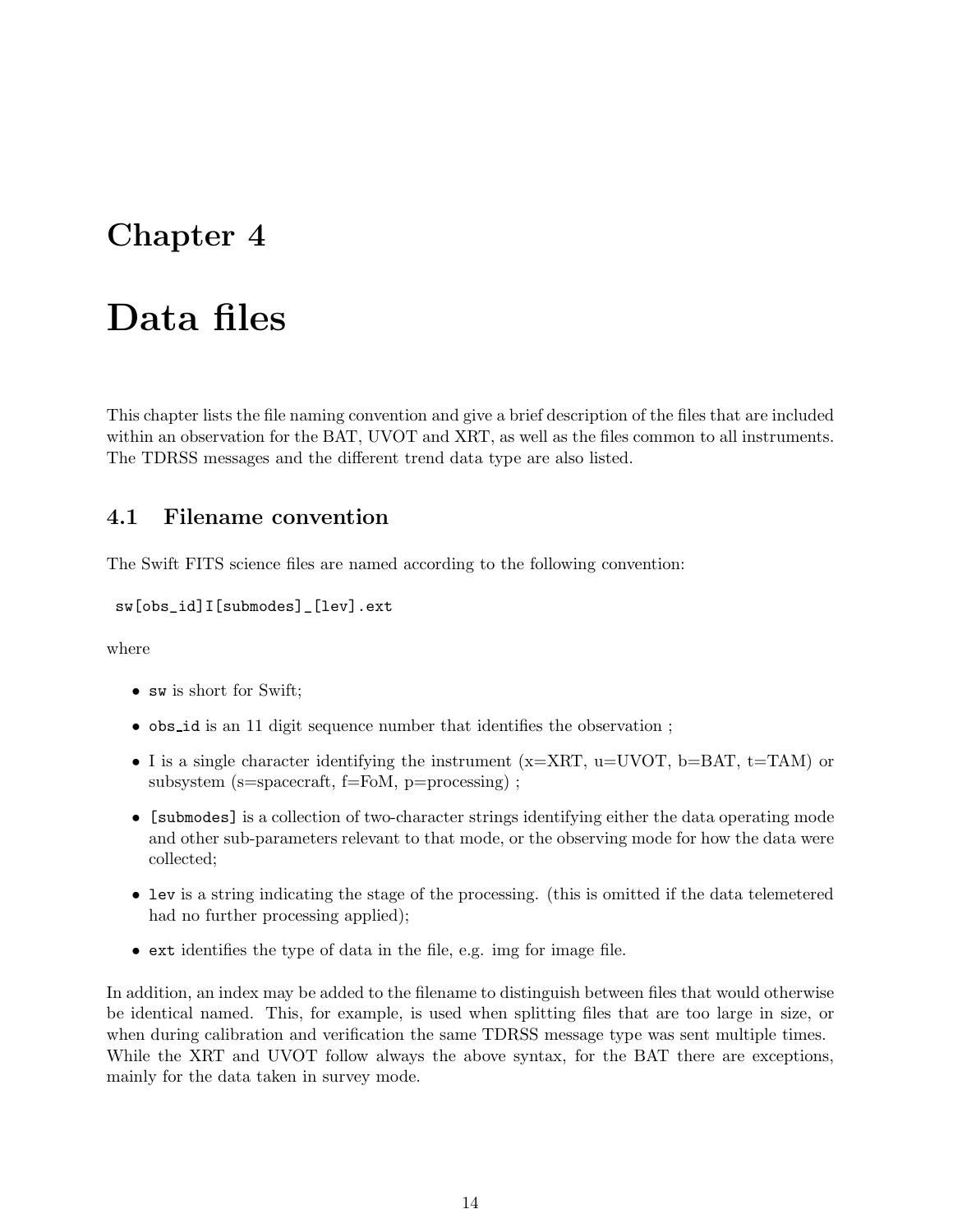## 4.2 Data content within an observation

This section lists the science data files included within the sequences that are archived. Currently within a sequence all Level 1 data files are available and some of the Level 2 and Level 3 files are present. Level 2 and 3 files can be derived using the Swift software starting from the Level 1 data. The file listing is given below, broken down by directory, together with the specific filenames.

### 4.2.1 /auxil

Unless otherwise indicated all files are in FITS format.

- File containing the attitude information. sw[obs-id]sat.fits
- File containing the orbit information. sw[obs-id]sao.fits
- File containing spacecraft engineering parameters. sw[obs-id]sen.fits
- Make filter file where the attitude and the instrument house keeping (HK) parameters are collected for use during screening. sw[obs-id]s.mkf
- File containing the UTCF timing correction for the observation. sw[obs-id]sti.mkf
- Catalog file listing all the files within the observation. sw[obs-id]pob.cat
- File containing the processing parameter file (ASCII). sw[obs-id]ppr.par
- File containing the 'job' parameter file (ASCII). sw[obs-id]pjb.par
- Two line element file used in the orbit derivation (ASCII). SWIFT\_TLE\_ARCHIVE.txt.

In 2007 two additional files describing attitudes are added in the auxil directory. These are :

- Processed attitude sw[obs-id]pat.fits
- UVOT attitude sw[obs-id]uat.fits

The first processed the *sat* attitude file to correct for attitude jumps, the second is derived using the UVOT data. They are not always present.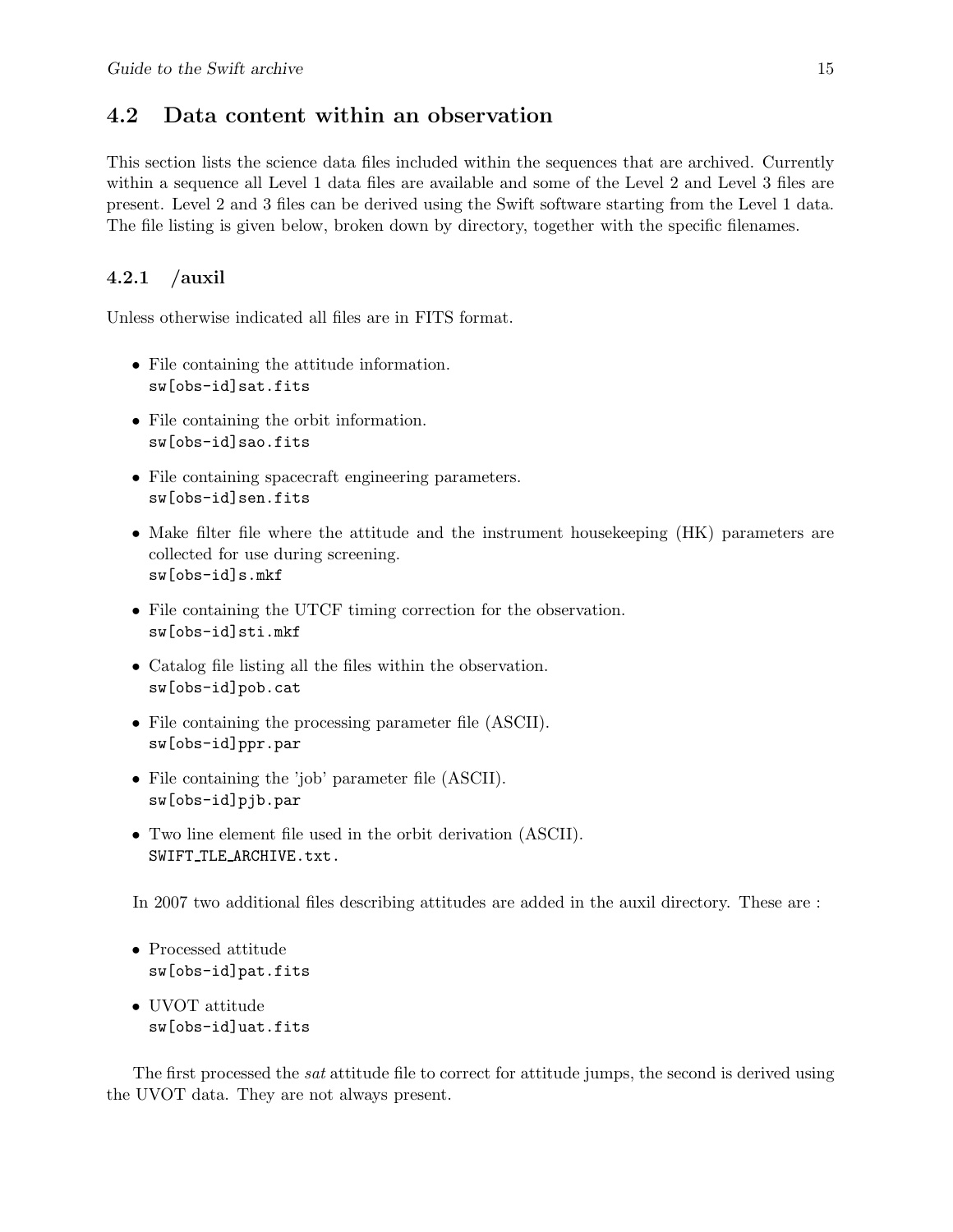### 4.2.2 /log

The files in this directory are all in HTML format.

- File containing a summary of the availble information. sw[obs-id]psu.html
- File containing the list of files created during processing. sw[obs-id]pfi.html
- File containing the instrument (BAT) exposure report. sw[obs-id]bir.html
- File containing the instrument (UVOT) exposure report. sw[obs-id]uir.html
- File containing the instrument (XRT) exposure report. sw[obs-id]xir.html
- File containing the log of the processing. sw[obs-id]pjl.html
- File containing an index of the major steps during the processing. sw[obs-id]pin.html
- File containing the errors that occur during the processing. sw[obs-id]per.html

#### 4.2.3 /bat

The BAT data are divided into six subdirectories, each containing the following files:

#### /event

• An event file containing the data obtained in Event mode. This mode is used when a burst is detected. The file contains data taken just before the burst occurs, the interval when the satellite slews to the new position and after the slew. The time interval typically includes data for 10 minutes (Level 1).

The file is named sw[obs\_id]bXXYYZZ\_uf.evt, where XX is the mode set to 'ev' for event, YY is set to 'sh' to stand for short events, ZZ is set to 'sp' to indicate that the file contains data from both Slew and Pointing and 'uf' indicates that the data are unfiltered.

Starting in 2007 the BAT uses the event mode more regularly also during the slews. The ending of the event mode not always end at the end of the slew boundary and some event data during the pointing are taken in event mode. The slew and pointing event mode data taken during normal observation, e.g. not trigger by a burst, are kept in separate files one for the slew and one for the pointing The filename is as above  $\mathsf{sw}[\mathtt{obs_id}]$ bXXYYZZ uf.evt where the suffix ZZ is set to 'sl' for slew and 'po' for poiting...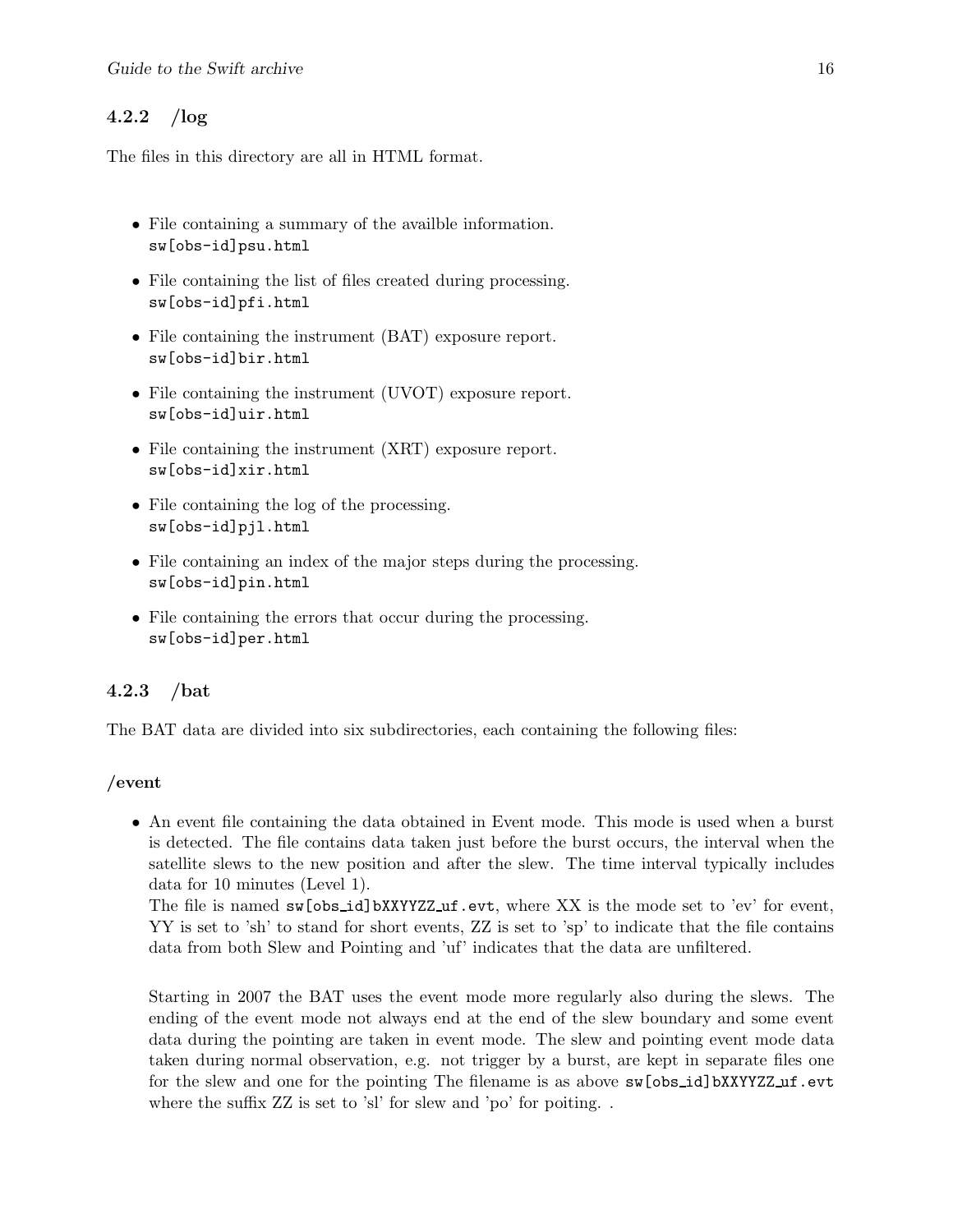• A file containing additional information derived from a ray-trancing program necessary to be generate respense file. This is present when the event data are generated because a burs has been detected. The file is named sw[obs id]bXXYY.fits, where XX is the mode set to 'ev' for event, and YY is set to 'tr' for ray-tracing.

## /rate

- A lightcurve file containing the 1 second data from the entire array in 4 energy bands. sw[obs id]bXXYY.lc , where XX is the data mode set to 'rt' for rate and YY is '1s'.
- A lightcurve file containing the 64ms data from the entire array in 4 energy bands. sw[obs id]bXXYY.lc , where XX is the data mode set to 'rt' for rate and YY is 'ms'.
- A lightcurve containing the 1.6 second data per quadrant (4 in total) in 4 energy bands. sw[obs id]bXXYY.lc , where XX is the data mode set to 'rt' for rate and YY is 'qd'.
- A lightcurve histogram which records the maximum count rate per quadrant in 4 energy bands for various integration times (4ms, 8ms, 16ms, 32ms, 64ms). All data are stored in one file with 5 extensions, one for each of the integration times. sw[obs id]bXXYY.lc , where XX is the data mode set to 'rt' for rate and YY is 'mc'

## /masktag

• N lightcurves from the mask-tagged rate data mode obtained for sources that were simultaneously monitored (typically 3) within the large BAT FOV. The integration time is 1.6 sec (Level 1).

sw[obs\_id]bXX[target\_id]\_rw.lc, where XX is the data mode set to 'mt' for mask tagged and [target id] is an 8 digit number identifing the target ID associated with the object that has been monitored (Level 1).

• N lightcurves from the mask-tagged rate data mode processed (Level 2). There should be one Level 2 lightcurve for any Level 1 file. sw[obs id]bXX[target id].lc , where XX is the data mode set to 'mt' for mask tagged and [target id] is an 8 digit number identifing the target ID associated with the object that has been monitored.

NOTE: In some sequences there are more Level 1 files than Level 2 files. These excess Level 1 lightcurves are to be considered not valid - their content is already included in different files and they will be removed in subsequent data re-processing.

## /products

- Light curves of the burst. sw[obs id]bevXX.lc, where XX is set to '1s' for 1 sec or 'ms' for 64 ms.
- GIF plot of the light curves, es. burst. sw[obs id]bev1s lc.gif
- Spectra. sw[obs id]bevXX.pha, where XX is set to 'ps' for pre-slew, 'sl' for slew, or 'as' for after-slew.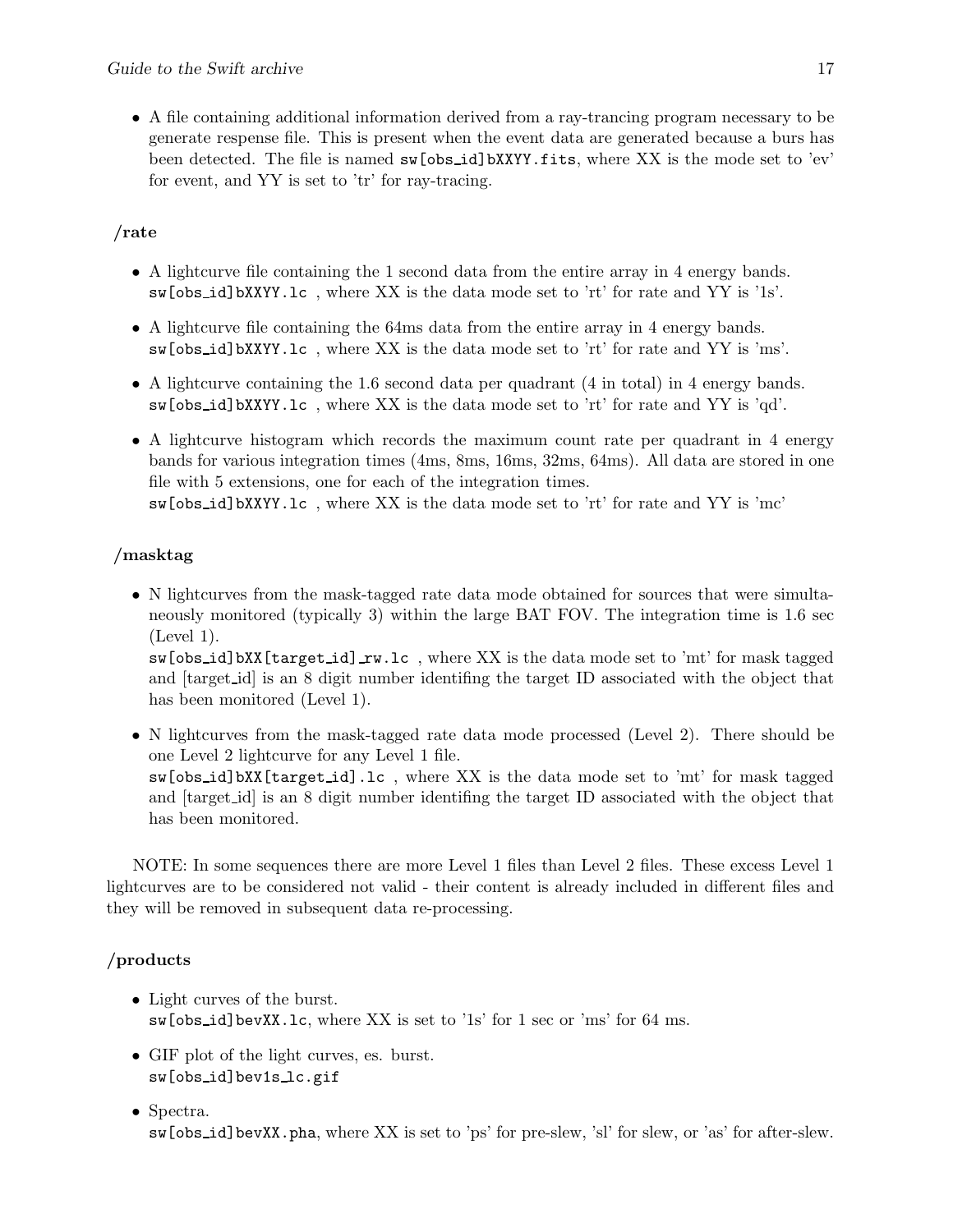- Plot of the spectra  $(1 \text{ file})$ . sw[obs id]bev ph.gif
- Response file. sw[obs id]bevXX.rsp, where XX is set to 'ps' for pre-slew or 'as' for after-slew.
- Sky image. sw[obs id]bevXX sk.img, where XX is set to 'pb' for pre-burst, 'bu' for burst, 'ps' for preslew, or 'as' for after-slew.
- Detector image. sw[obs id]bevXX dt.img, where XX is set to the same characters as for the sky images.
- Plot image sky image, 1 file sw[obs id]bev skim.gif
- GTI file. sw[obs id]bevbu.gti

## /survey

• M survey files, one for each combination of gain and offset calculated on-board during an observation. This type of file is also known as a Detector Plane Histogram (DPH, Level 1). sw[obs id]bXXYYoxxxxgzzzz.dph, where XX is the data mode set to 'sv' for survey mode, YY indicates if the survey data are from after a burst ('ab') or pre-burst ('pb'), oxxxx and gzzzz are the offset and gain respectively.

## /pulsar

• One file per observation for a given source containing 80-channel spectra folded on-board in 32 bins.

sw[obs id]bXX[target id].fits , where XX is the data mode set to 'pl' for pulsar mode and [target id] is an 8 digit number identifing the target ID associated with the object for which the folded spectra were calculated.

NOTE: Pulsar mode is not always running. From July 2006, in fact, it seems to be turned off.

## /hk

- Housekeeping data containing the header information written in the Large Data Products telemetry format. sw[obs id]bXX.hk , where XX is set to 'hd' to indicate the telemetry header.
- Housekeeping data containing the engineering parameters. sw[obs id]bXX.hk , where XX is set to 'en' to indicate engineering.
- Housekeeping data containing information of the detector array panel. sw[obs id]bXX.hk , where XX is set to 'dp' to indicate the detector panel.
- Housekeeping data containing the timestamps of the event packets. sw[obs id]bXXYYZZ.hk , where XX is set to 'ev' to indicate the mode, YY is set to 'ts' to indicate time stamps, and ZZ is set to 'sp' to indicate that the file contains data from both Slew and Pointing.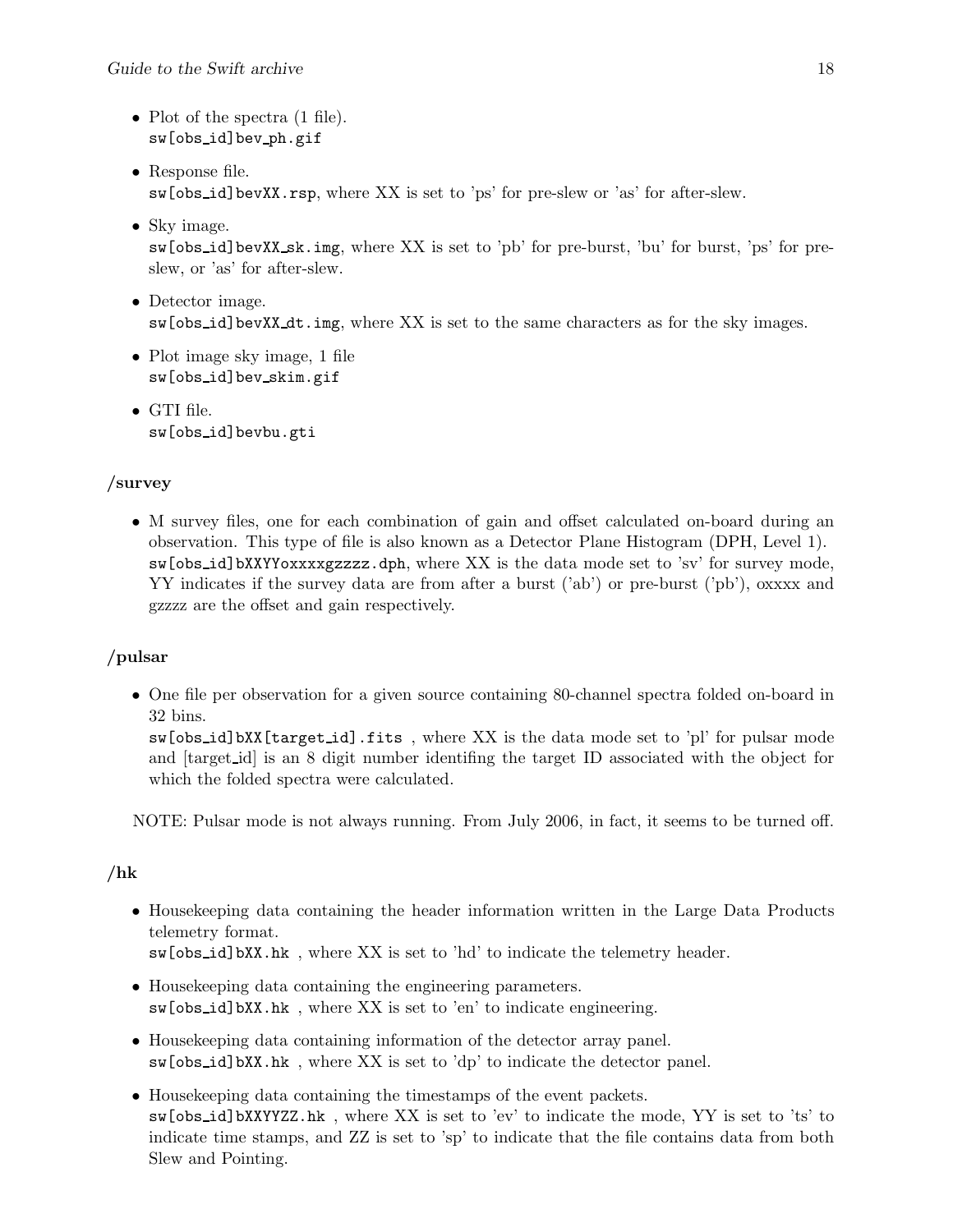- Housekeeping data containing additional telemetry information present in the event data. sw[obs id]bXXYYZZ.hk , where XX is set to 'ev' to indicate the mode, YY is set to 'tl' to indicate general telemetry, and ZZ is set to 'sp' to indicate that the file contains data from both Slew and Pointing.
- Calibration file containing the gain and offset for the observation. sw[obs id]bXXYY.hk, where XX is set to 'go' for gain and offset and YY is set to 'cb' for calibration.
- Calibration file containing the detector enabled during an observation. sw[obs id]bXXYY.hk, where XX is set to 'de' for detector enable and YY to 'cb' for calibration.
- Calibration file containing the detector quality flags sw[obs id]bXXYY.hk, where XX is set to 'dq' for detector quality flag and YY to 'cb' for calibration.

## 4.2.4 /uvot

The UVOT instrument is equipped with several filters. Data files include in their names a twocharacter string used as a mnemonic for the filter. These are :

| Filter           |     | Filter    |    |
|------------------|-----|-----------|----|
|                  |     |           |    |
| V                | vv  | VGRISM    | gv |
| U                | uu  | UGRISM    | gu |
| В                | bb  | MAGNIFIER | mg |
| UVW1             | w1  | Blocked   | bl |
| UVW2             | w2. | Unknown   | uk |
| UVM <sub>2</sub> | m2  | Damaged   | di |
| White            | wh  |           |    |

The UVOT data are divided into four subdirectories each containing the following files:

## /event

The filename of the UVOT event files changed in June 2006. The description below includes both naming conventions. With the next data re-processing the new naming convention will be applied to all data.

• N event files, each containing data taken in Event mode for a specific filter and observing mode (Level 1).

sw[obs id]uXXYY uf.evt , where XX is set to the filter mnemonic as listed in the table of the /uvot section, and YY indicates the observing mode. The UVOT collects data during the settling and pointing phases, for which YY is set to 'sd' and 'po', respectively. As for the BAT event file, 'uf' indicates that the data are unfiltered.

After June 2006 the filename has been changed as :

sw[obs id]uXXYYZZ uf.evt , where XX is set to the filter mnemonic as listed in the table of the /uvot section, YY is the hardware window used (see table below) and ZZ indicates the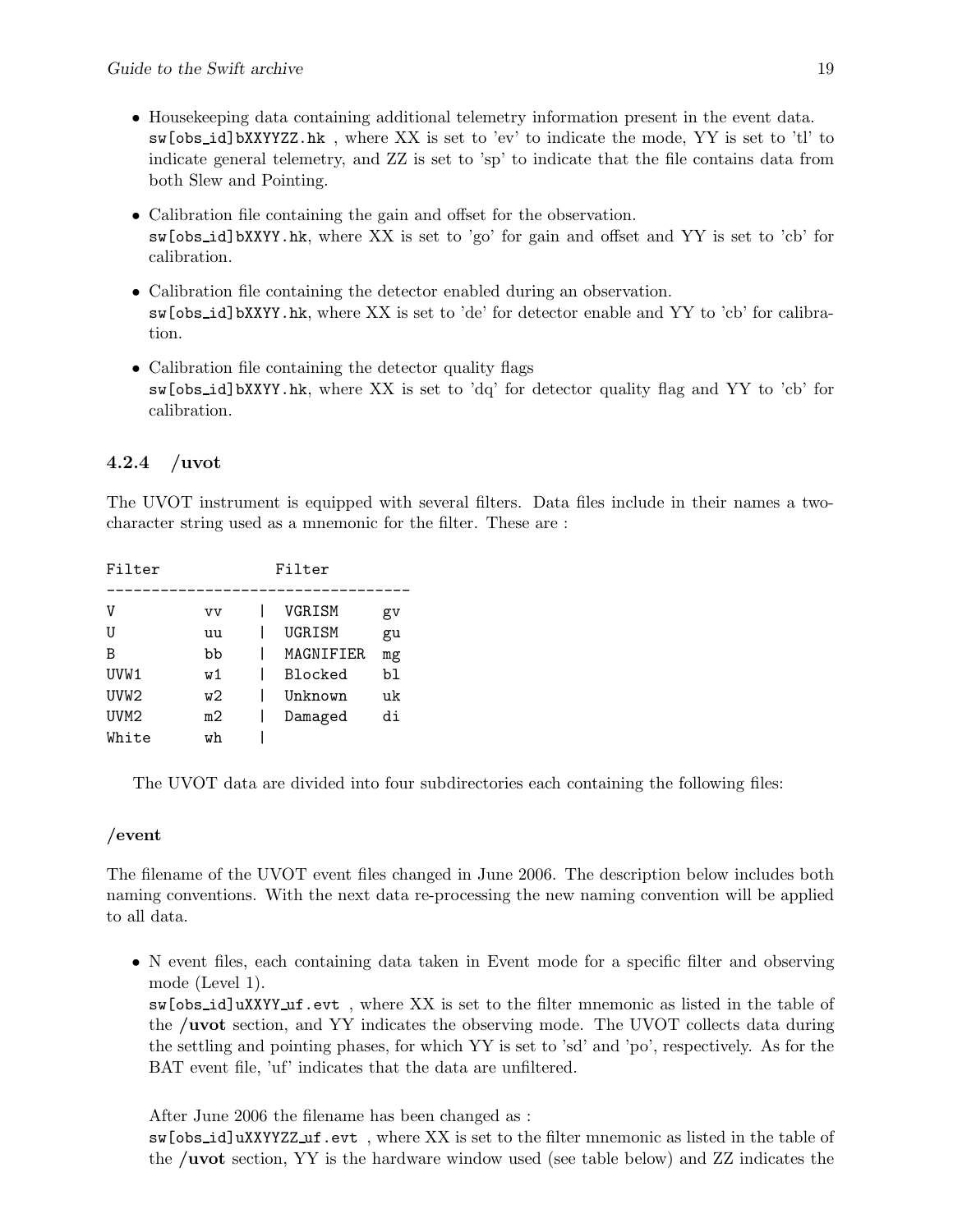observing mode. The UVOT collects data during the settling and pointing phases, for which YY is set to 'sd' and 'po', respectively. As for the BAT event file, 'uf' indicates that the data are unfiltered.

• N event files, each containing the calibrated and screened data taken in Event mode for a specific filter and observing mode (Level 2) (as for feb 2007 these have not been generated): sw[obs id]uXXYY cl.evt , where XX is set to the filter mnemonic as listed in the table of the /uvot section, and YY indicates the observing mode. The UVOT collects data during the settling and pointing phases, for which YY is set to 'sd' and 'po', respectively. 'cl' indicates that the data have been cleaned.

After June 2006 the filename has been changed as :

sw[obs id]uXXYYZZ cl.evt , where XX is set to the filter mnemonic as listed in the table of the /uvot section, YY is the hardware window used (see table below) and ZZ indicates the observing mode. The UVOT collects data during the settling and pointing phases, for which YY is set to 'sd' and 'po', respectively. 'cl' indicates that the data have been cleaned.

The uvot hardware window sizes are:

| Size           | YY value |
|----------------|----------|
|                |          |
| 0,0,128,128    | w1       |
| 30, 35, 60, 60 | w2.      |
| 41, 46, 38, 38 | w3       |
| Unknown        | WIJ      |

#### /image

• M files containing data taken in Image mode. There is one file per filter and each file can contain one or more extensions, one for each exposure. The coordinates in the file correspond to the raw detector coordinates (Level 1).

 $\text{sw}[\text{obs_id}]$ uXX\_rw.img, where XX is set to the filter mnemonic in the table of the /uvot section

• N files containing data taken in Image mode and Event mode transformed to sky cordinates. There is one file per filter and each file can contain one or more extensions, one for each exposure. (Level 2).

sw[obs id]uXX sk.img , where XX is set to the filter mnemonic in the table of the /uvot section

• N files containing the exposure maps for the images included in the extension of the '\_sk' files. There is one file for filter, and each file can contain one or more extensions one for each exposure.

sw[obs id]uXX ex.img , where XX is set to the filter mnemonic in the table of the /uvot section

NOTE : The number of raw image file corresponds to the number of filters M used in Image mode only. If the same filter is used in Image and Event mode, the raw image file contains only the exposure taken in Image mode however the sky image contains both data taken in image and in event mode. The number N of sky and exposure files include data taken with filter in image or event mode (N  $_i$  M).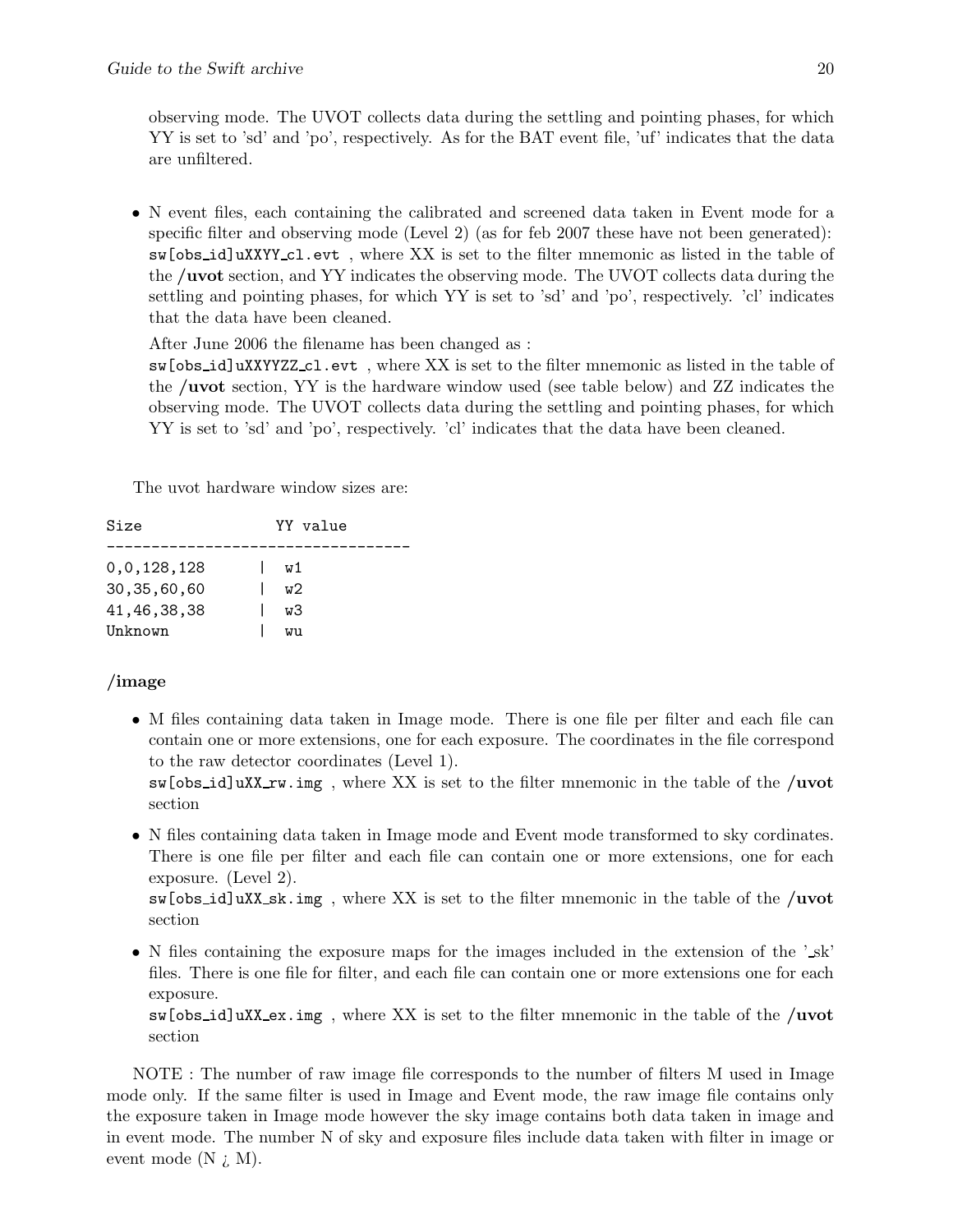### /hk

- Housekeeping data containing the information written in the Event mode telemetry headers. sw[obs id]uXX.hk , where XX is set to 'hd' to indicate the telemetry header.
- Housekeeping data containing the engineering parameters. sw[obs id]uXX.hk , where XX is set to 'en' to indicate engineering.
- Housekeeping data containing information at the start of each exposure. sw[obs id]uXX.hk , where XX is set to 'es' to indicate exposure start.
- Housekeeping data containing a report on the exposure. sw[obs id]uXX.hk , where XX is set to 'er' to indicate exposure report.
- Housekeeping data containing a catalog of all exposure within the observation. sw[obs id]uXX.hk , where XX is set to 'ct' for catalog.
- Aspect correction done on ground within the observation. Not always present sw[obs id]uXX.hk , where XX is set to 'ac' for catalog.
- Aspect correction done on board (aspect following). Not always present sw[obs id]uXX.hk , where XX is set to 'af' for catalog.

### /products

Level 3 files (products) are available for more recent UVOT observations. Data products will also become available for earlier data as reprocessing efforts are completed. Remember that Level 3 files can always be derived from the Level 1 files using the Swift software. Note that not all of the products files listed here will exist for every sequence.

- FITS format catalog of UVOT files in the sequence. sw[obs id]u.cat
- Summed images for each filter.  $\text{sw}[\text{obs_id}]$ uXXskim.gif, where XX is set to the filter mnemonic in the table of the /uvot section.
- Finding chart plot. sw[obs id]ufc skim.gif
- Digital sky survey image. sw[obs id]udss skim.gif
- Image plot (one file). sw[obs id]u skim.gif
- Summed images for all filters (one file). sw[obs id]u sk.img
- Summed exposure maps for all filters (one file). sw[obs id]u ex.img
- Source light curve (all filters). sw[obs id]usr.lc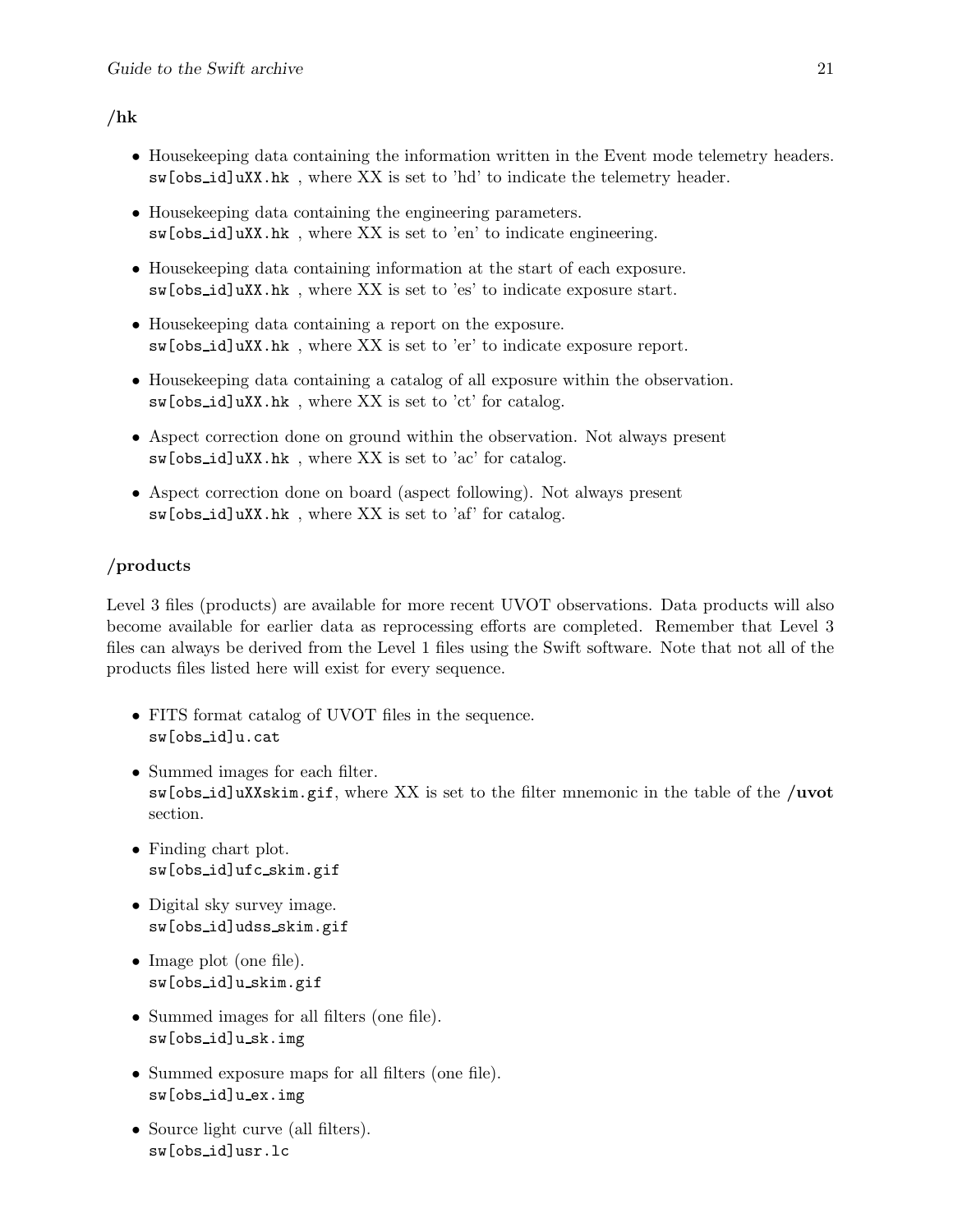• Source light curve plots (all filters).  $s$ w[obs\_id]usr\_lc\_xx.gif, XX is 01 and 02 where there are 3 filter lightcurves plotted in each file.

#### 4.2.5  $/$ xrt

Data from the XRT instrument are collected on-board via different read-out modes. Data files include in their names a two character string as the mnemonic for the modes. These are :

Modes

| Image               | im  |
|---------------------|-----|
| Piled-up Photodiode | pu  |
| Low-rate Photodiode | 1r  |
| Windowed Timing     | wt. |
| Photon Counting     | рc  |
| TAM image           | t.m |
| Bias mode           | bf  |
| Raw image           | rf  |
|                     |     |

In March 2007 a series of new modes were created for the XRT. These modes are mainly for supporting the slew time to get data out since they were blocked in May 2006 by a micro-meteoroid strike. These mode are:

Modes

| Sudo-pd PC mode<br>Sudo-pd WT mode<br>TM mode | Sudo-pd refresh | pp<br>wp<br>rp  |
|-----------------------------------------------|-----------------|-----------------|
| Sudo-1r PC mode<br>Sudo-1r WT mode            | Sudo-lr refresh | рl<br>w1<br>r1. |
| TM mode                                       |                 |                 |

The XRT data are divided into four subdirectories, each containing the following files:

#### /event

• N event files, each containing data taken with a specific read-out mode and observing mode combination (Level 1).

sw[obs id]uXXYYZZ uf.evt , where XX is set to the read-out modes mnemonic as listed in the table of the /xrt section, YY indicates a submode of the read-out mode and ZZ the observing mode. In Photodiode (Low-rate and Piled-up), YY indicates whether or not the bias has been subtracted on-board, being set to 'b1' if the bias has been subtracted on-board, otherwise being set to 'b0'. In Photon Counting and Windowed Timing modes, YY instead gives the mnemonic for the fraction of the FOV exposed, according to the following table: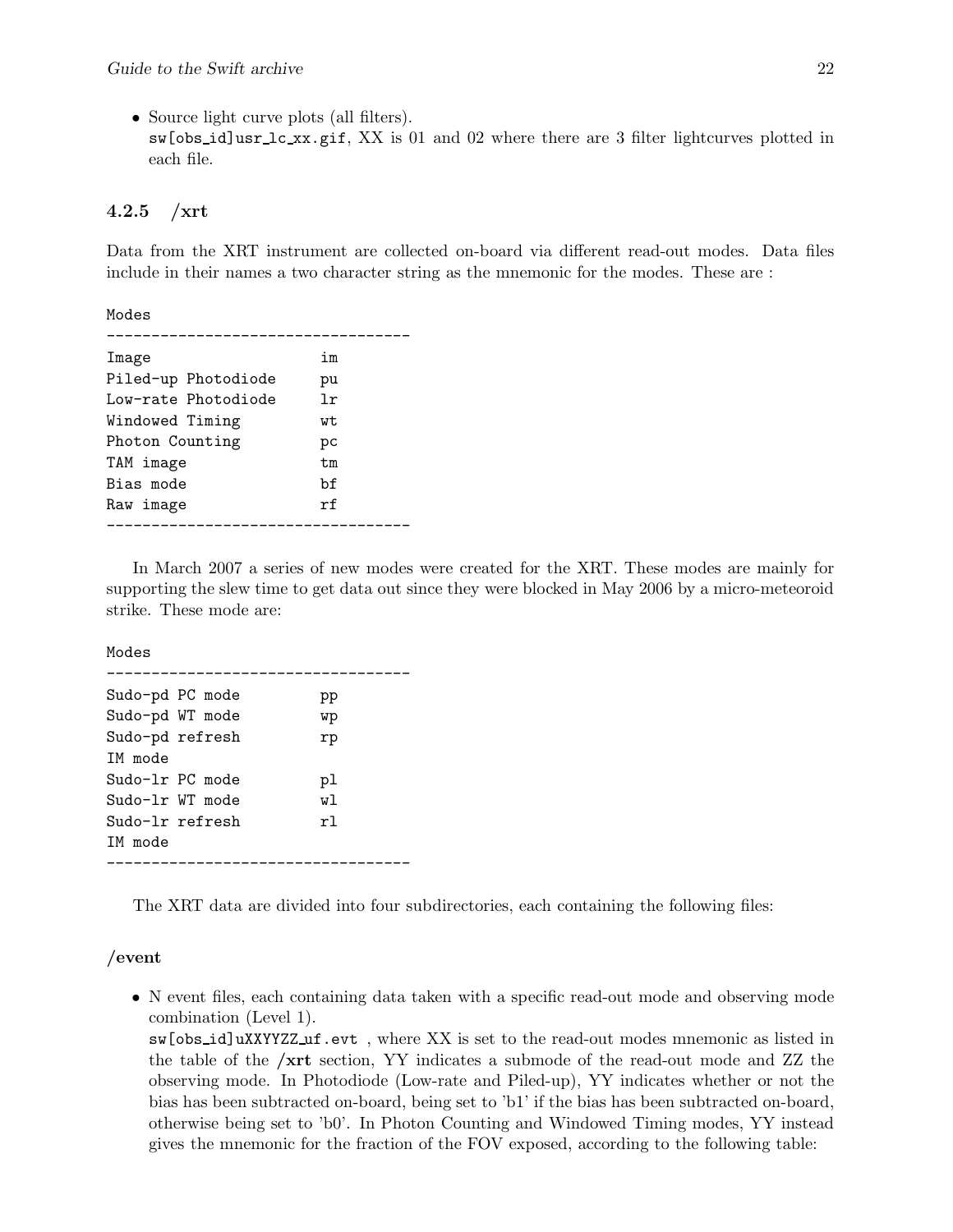ww Windowed Timing Photon counting -------------------------------------- w1 100 columns 490x490 pixel w2 200 columns 500x500 pixel w3 300 columns 600x600 pixel w4 400 columns 480X480 pixel wu Window Unknown

The XRT collects data during the slew, settling and pointing phases, for which ZZ is set to 'sl', 'sd', and 'po', respectively. As for the BAT and UVOT, 'uf' indicates that the data are unfiltered.

• K event files, each containing the reconstructed events for Windowed Timing and Photodiode modes (Level 1a)

sw[obs id]uXXYYZZ ufre.evt, where the submode specifications XX, YY and ZZ are identical to those for the unfiltered files, but with the level specification set to 'ufre' for unfiltered reconstructed. Processing is required to obtain the Level 2 (cleaned events)

• N event files, each containing data taken with a specific read-out mode and observing mode combination (Level 2). sw[obs id]uXXYYZZ cl.evt , where XX, YY and ZZ has the same meaning as above, and

'cl' indicates that the data have been cleaned.

### /image

• File containing data taken in Image mode containing one or more extensions one for each exposure (Level 1). sw[obs\_id]xXX\_rw.img, where XX is set to 'im' to indicate image mode. In order to obtain

a Level 2 data file user processing is required.

### /hk

• Housekeeping data containing the information written in the telemetry header of the event packets.

sw[obs id]xXX.hk , where XX is set to 'hd' to indicate the telemetry header of the event packets.

- Housekeeping data containing the information written in the telemetry trailes of the Large Data Products format event mode files. sw[obs\_id]xXX.hk, where XX is set to 'tr' to indicate trailers.
- Housekeeping data containing the engineering parameters. sw[obs id]xXX.hk , where XX is set to 'en' to indicate engineering.
- Bias map for the Photon Counting data. sw[obs id]xXX rw.img , where XX is set to 'bf' to indicate bias frame.

## /products

• Summed plot/image (one file). sw[obs id]x skim.gif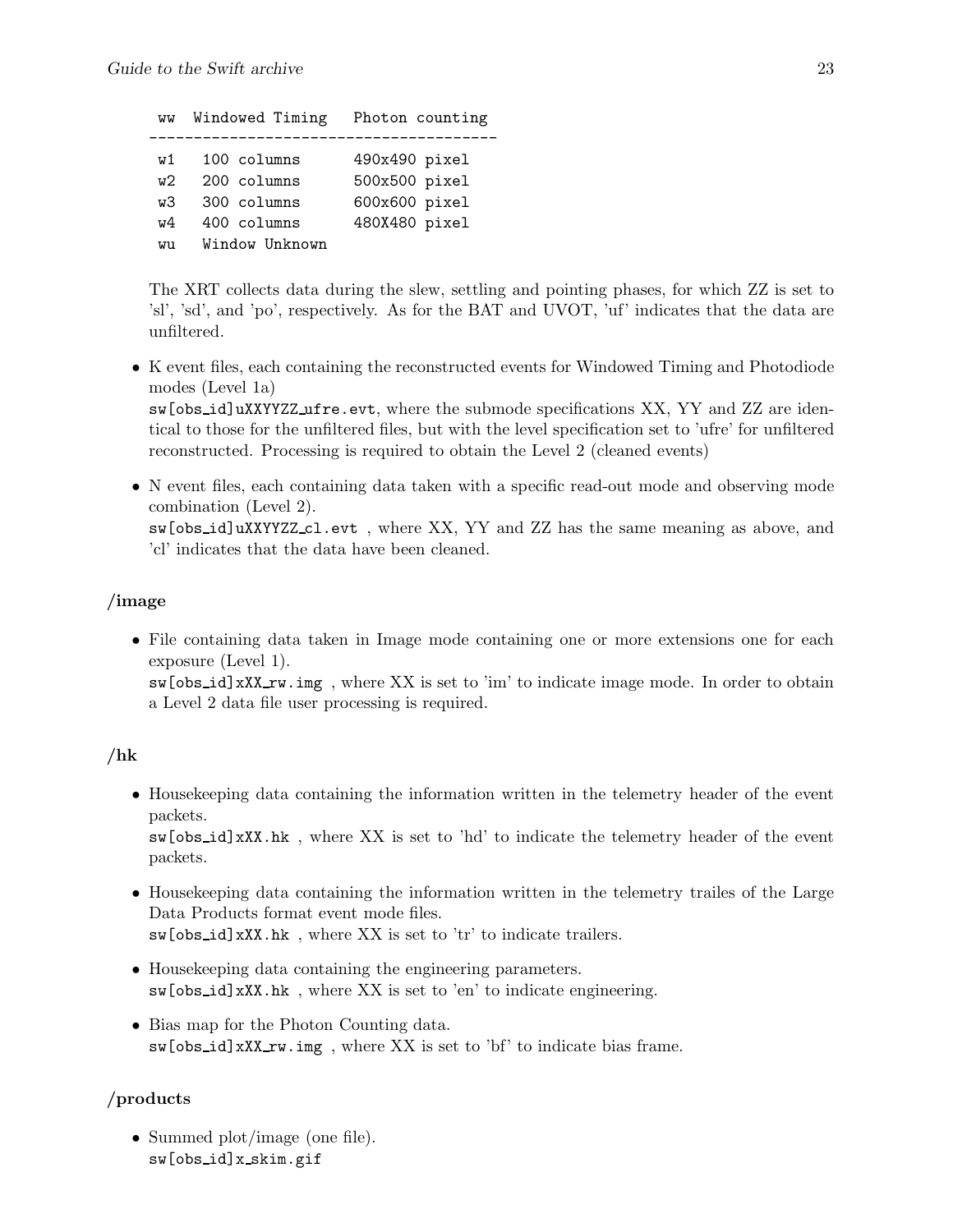• Summed image.

sw[obs id]xXX im.img, where XX is set to 'im' for Image or 'pc' for Photon Counting or 'wt' for Windowed Timing. section.

• Summed exposure image.

sw[obs id]xXX ex.img, where XX is set to 'pc' for Photon Counting or 'wt' for Windowed Timing.

• ARF, one per mode.

sw[obs id]xXXsr.arf, where XX is set to the two-character or XXXX mnemonic for the mode. These are 'pc' for Photon Counting or 'wt' for Windowed Timing or 'lr' or 'lrb1' or 'lrb0' for Lowrate Photodiode or 'pu' or 'pub0' or 'pub1' for Photodiode pileup.

• Source light curve.

sw[obs id]xXXsr.lc, where XX is set to 'pc' for Photon Counting or 'wt' for Windowed Timing or 'lr' or 'lrb1' or 'lrb0' for Lowrate Photodiode or 'pu' or 'pub0' or 'pub1' for Photodiode pileup.

- Plot of the source light curve  $(1$  file). sw[obs id]xsr lc.gif , where the plot includes data from Photon Counting and Windowed Timing.
- Plot of the source light curve. sw[obs id]xXXsr lc.gif, where XX is set to 'wt' for Windowed Timing or 'lr' or 'lrb1' or 'lrb0' for Low-rate Photodiode or 'pu' or 'pub0' or 'pub1' for Photodiode pileup.
- Source spectrum. sw[obs id]xXXsr.pha, where XX is set to 'pc' for Photon Counting, 'wt' for Windowed Timing, or 'lr' or 'lrb1' or 'lrb0' for Low-rate Photodiode or 'pu' or 'pub0' or 'pub1' for Photodiode pileup.
- Plot of the source spectrum  $(1$  file). sw[obs id]xsr ph.gif , where the plot includes data from Photon Counting and Windowed Timing.
- Plot of the source spectrum. sw[obs id]xXXsr ph.gif , where XX is set to 'wt' for Windowed Timing or 'lr' or 'lrb1' or 'lrb0'for Low-rate Photodiode or 'pu' or 'pubo' or 'pub1' for Photodiode pileup.

## 4.3 TDRSS data

The TDRSS data consist of a number of files, corresponding to messages that are sent to the ground as soon as an on-board trigger occurs. Each instrument generates specific messages, the number of which depends on whether or not a position has been obtained. The filenaming convention for the TDRSS messages is the following

```
sw[obs_id]msI[submodes].ext
```
where

• sw is short for Swift;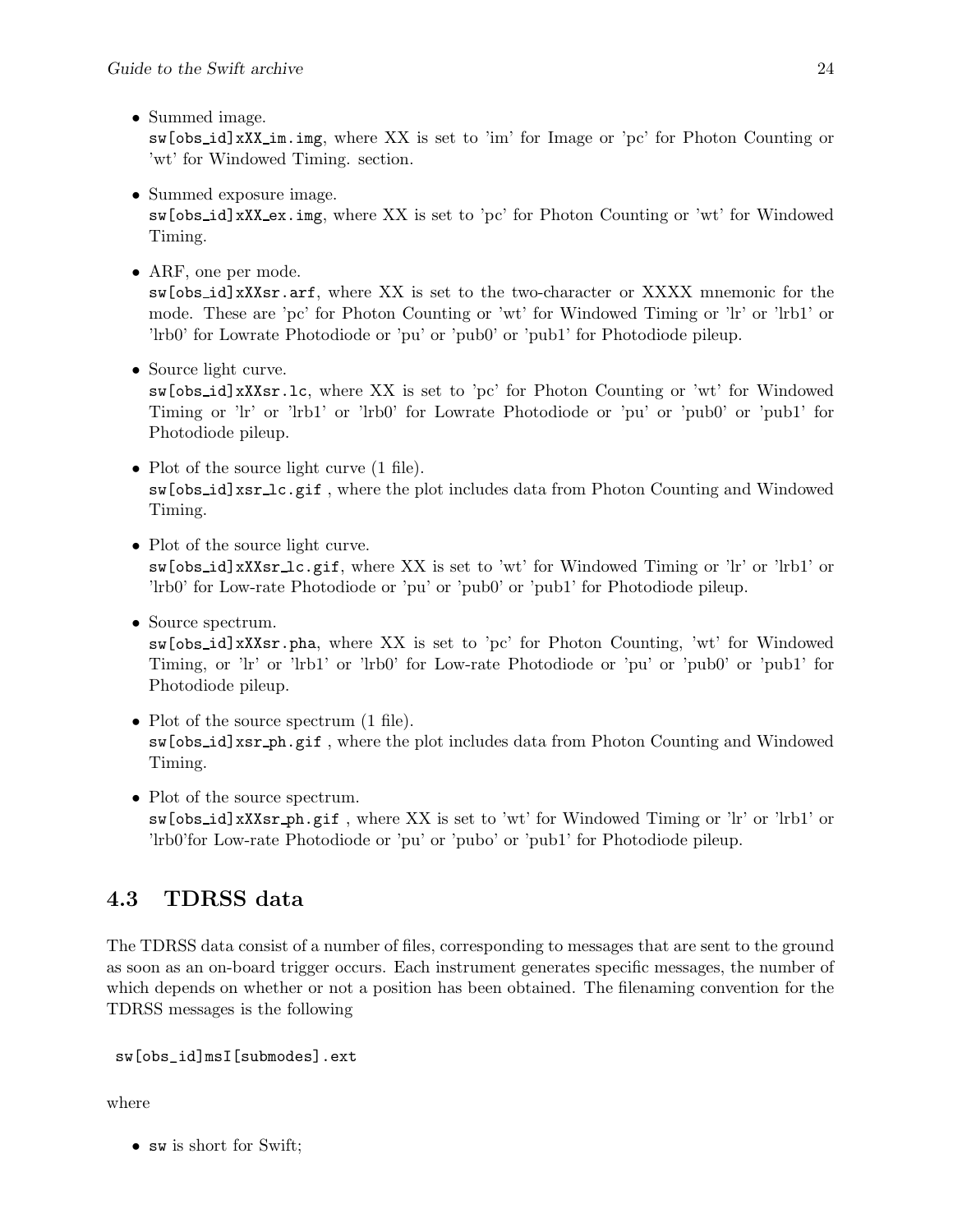- obs id is an 11-digit sequence number that identifies the observation ;
- I is a single character identifying the instrument  $(x= XRT, u=UVOT, b=BAT)$  or subsystem  $(s=spacecraft, f=FoM, p=processing)$ ;
- [submodes] is a collection of two character string identifying the data.
- ext identifies the type of data in the file, e.g. img for an image file.

The TDRSS files and their names are :

- File containing the BAT alert message. sw[obs id]msbXX.fits , where XX is set to 'al' to indicate alert.
- File containing the BAT position. sw[obs id]msbXX.fits , where XX is set to 'ce' to indicate centroid.
- File containing the message that a Position was not found on-board by the BAT. sw[obs id]msbXX.fits , where XX is set to 'no' to indicate that no position was found.
- File containing the BAT lightcurve. sw[obs id]msb.lc
- File containing the BAT attitude. sw[obs id]msbat.hk
- File containing the BAT timestamp. sw[obs id]msbevtssp.hk
- File containing the BAT telemetered events. sw[obs id]msbevtlsp.hk
- File containing the BAT events. sw[obs id]msbevshsp uf.evt
- File containing the XRT centroid message. sw[obs id]msxXX.fits , where XX is set to 'ce' to indicate centroid.
- File containing the message that a position was not found on-board by the XRT. sw[obs id]msxXX.fits , where XX is set to 'no' to indicate that no position was found.
- File containing the raw XRT postage stamp image centered on the GRB sent on ground only if a position was successfully calculated. sw[obs\_id]msxXX\_rw.img, where XX is set to 'ps' to indicate postage stamp.
- File containing the sky XRT postage stamp image centered on the GRB sent on ground only if a position was successfully calculated. sw[obs\_id]msxXX\_sk.img, where XX is set to 'ps' to indicate postage stamp.
- File containing the XRT lightcurve. sw[obs id]msx.lc
- File containing the raw XRT images full size from which the postage stamp is derived sw[obs\_id]msxXX\_rw.img, where XX is set to 'im' to indicate the XRT data mode
- File containing the sky XRT images full size from which the postage stamp is derived sw[obs\_id]msxXX\_sk.img, where XX is set to 'im' to indicate postage stamp.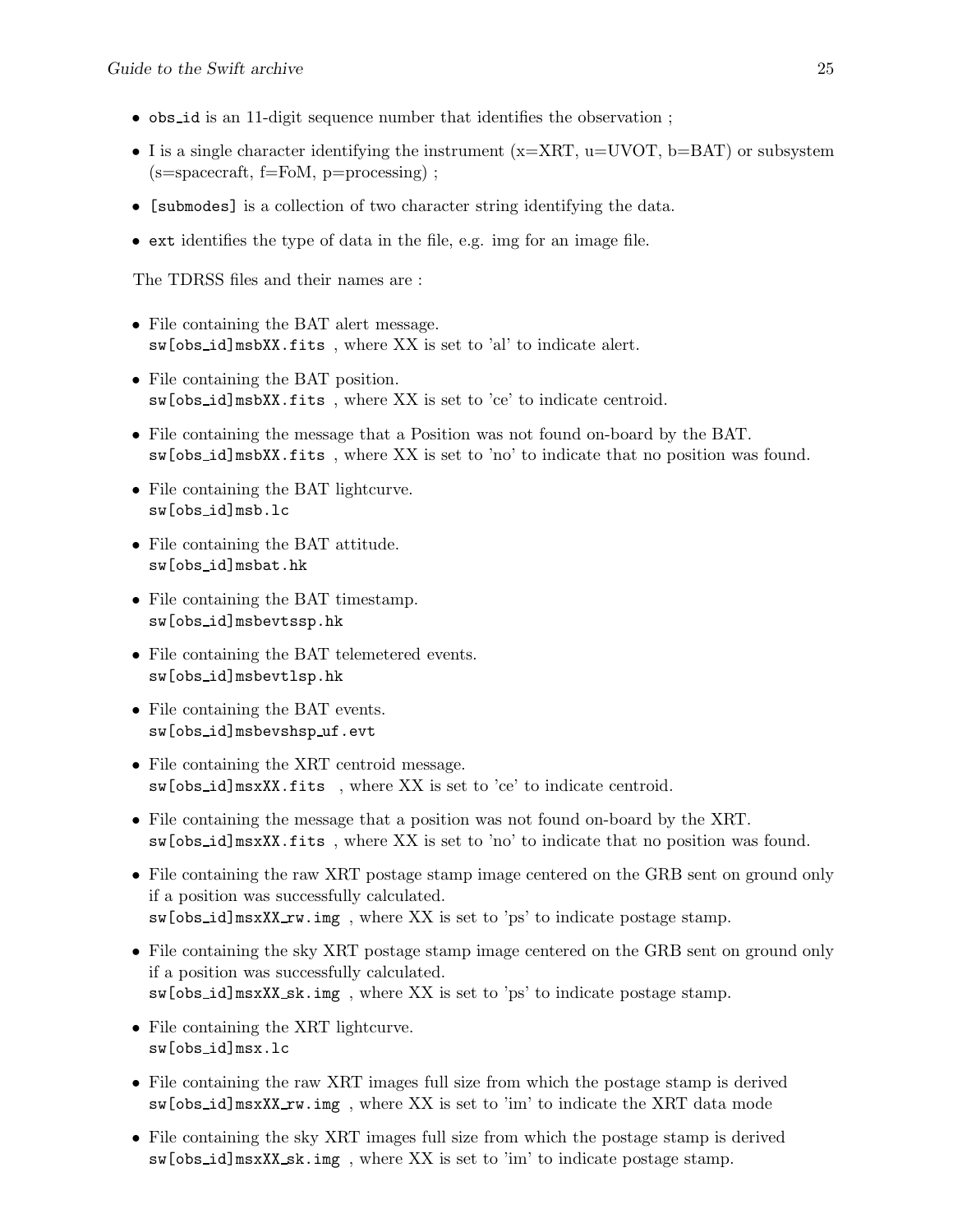- File containing the XRT spectrum, up to two spectra can be calculated on board.  $sw[obs_id]$ msxXX\_rw.pha, where XX is set to 'lr' or 'wt' to indicate the XRT data mode. The spectra may need some ground processing.
- File containing the unfiltered event data recorded in PC mode taken soon after the burst. These data are a subset of the full dataset and it is used to derive the position if unsuccefull with the images

sw[obs\_id]msxXX\_uf.evt, where XX is set to 'pc' to indicate the XRT data mode.

• File containing the cleaned event data recorded in PC mode taken soon after the burst. These data are a subset of the full dataset and it is used to derive the position if unsuccefull with the images

```
sw[obs id]msxXX cl.evt , where XX is set to 'pc' to indicate the XRT data mode.
```
- File containing the UVOT finding chart. sw[obs id]msuXX.img, where XX is set to 'fc' for finding chart.
- File containing the 'dark burst' UVOT image centered on the XRT position. sw[obs\_id]msuXX\_rw.img, where 'ni' is the identifier and 'rw' indicate that is raw coordinates.
- File containing the listing of the files included in the directory. sw[obs id]mspob.cat

## 4.4 Trend data

For each of the instruments, the trend and monitoring data files are organized by type. The main purpose of these data is to monitor various aspects of the instrument during the mission. These data are listed in the following tables by instrument, together with their filenames and the directory names where they are located. These data arrive on a daily basis in the archive. In most cases, a file contains data for an entire observation, therefore these files are updated on a daily basis until all the data for the observation has arrived.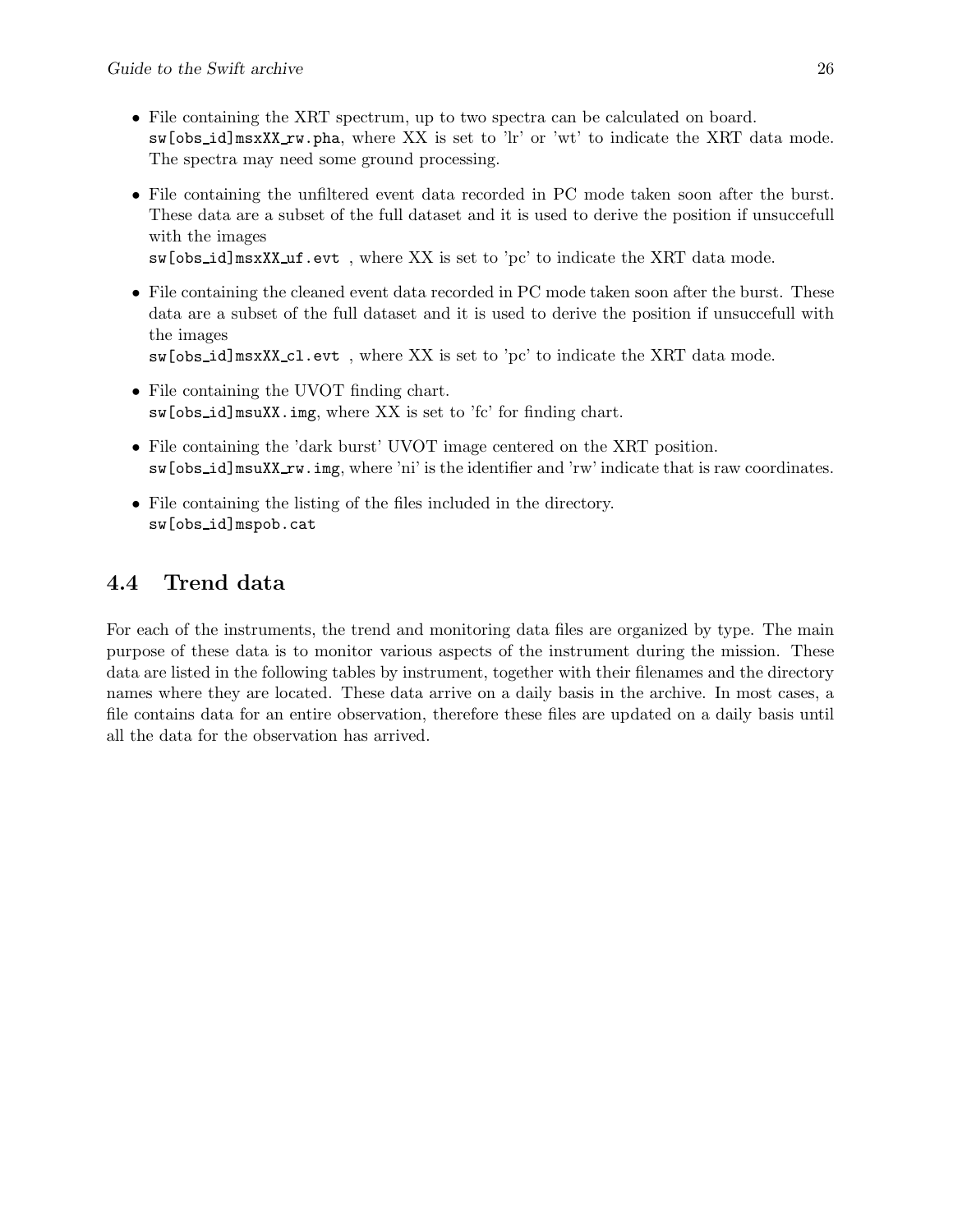## 4.4.1 BAT

| Trend Type description             | Filename                       | Directory  |
|------------------------------------|--------------------------------|------------|
| Americium detector plane histogram | swoods_idlbamcbgXXXXoYYYY.dph  | bamdph     |
| Americium gain                     | sw[obs_id]bamcbgXXXXoYYYY.fits | bamgain    |
| Scaled map diagnostic              | sw[obs_id]bsmcb.fits           | bscalemap  |
| for burst alert                    |                                |            |
| Detector Gain                      | sw[obs_id]bcbgXXXX.fits        | bgain      |
| Detector Offset                    | swobs_id bcboYYYY.fits         | boffset    |
| Detector gain/Offset               | sw[obs_id]bcbgXXXXoYYYY.fits   | bgainoffs  |
| Detector plane enable              | swt[MET time]bdecb.fits        | bdetflag   |
| <b>BAT</b> commandables            | sw[obs_id]bcdtb.fits           | btbcommand |
| commanded table                    |                                |            |
| BAT on board catalog               | swobs_id]bcttb.fits            | bcatalog   |
| On board veto                      | sw[obs_id]bvttb.fits           | btbyeto    |
| On board long trigger              | sw[obs_id]blttb.fits           | btblongtr  |
| On board short trigger             | sw[obs_id]bsttb.fits           | btbshorttr |
| On board rate trigger              | sw[obs_id]brttbrp.fits         | btbratetr  |
| On board image trigger             | swobs_id bittb.fits            | btbimgtr   |
| Trigger flux                       | swobs_id]bfxcb.fits            | btrigflx   |
| Shell Log                          | sw[obs_id]bshtb.fits           | bshelllg   |

Table 4.1: List of BAT trend data

## 4.4.2 UVOT

| Trend Type description         | Filename                                                    | Directory    |
|--------------------------------|-------------------------------------------------------------|--------------|
| Parameters for the compression | swobs_id ucm.fits                                           | ucompression |
| routine                        |                                                             |              |
| Centroid                       | swobs_id ucn.fits                                           | ucentroid    |
| Engennering monitor            | $\overline{\text{sw} \text{obs}_\text{l} \text{umo}.}$ fits | umon         |

Table 4.2: List of UVOT trend data

### 4.4.3 XRT

| Trend Type description          | Filename                   | Directory |
|---------------------------------|----------------------------|-----------|
| Diagnostic mode data: Raw frame | sw[obs_id]xrf_rw.img       | xrawmode  |
| Bias for the Photon Counting    | $sw[obs_id]xbs_rwimg$      | xbiasmode |
| Tam images                      | sw[obs_id]xtm_rw.img       | xtam      |
| Calibration sources             | sw[obs_id]xpc[ww]cb_uf.evt | xcal      |
| ww is the window size           |                            |           |

Table 4.3: List of XRT trend data